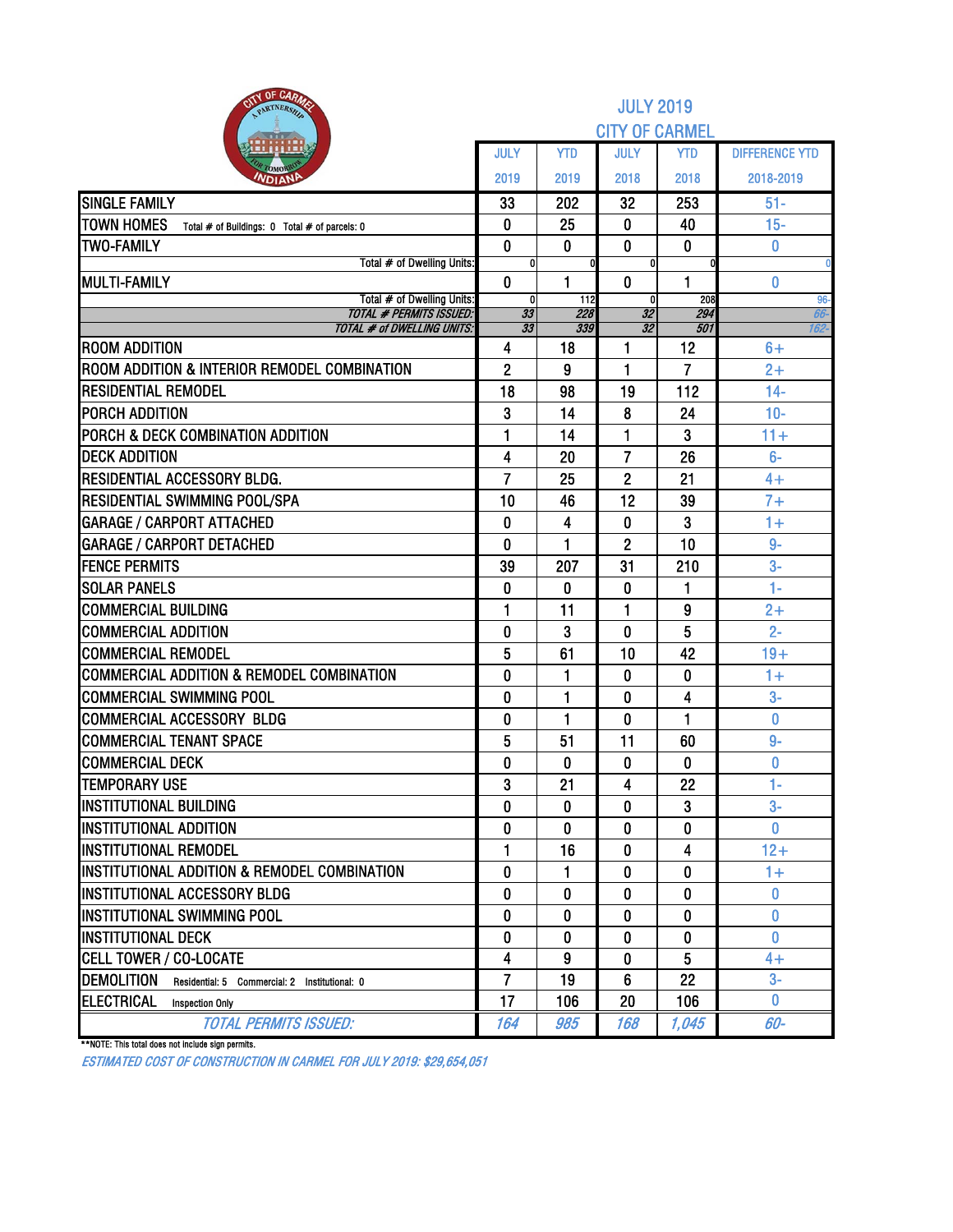

# D.O.C.S. BUILDING PERMIT ACTIVITY JULY 2019

COMMERCIAL, INSTITUTIONAL, & MULTI-FAMILY - NEW STRUCTURES, ACCESSORY BUILDINGS, ADDITIONS, TENANT FINISHES,REMODELS, POOLS, DECKS (Institutional includes churches, schools & public libraries)

Type of Construction Total Permits Issued

### PERMITS ISSUED

| <b>INSTITUTIONAL REMODEL:</b><br>• Carmel High School, 515 E. Main St.                                                                                                                                                                                                                                                                                                                                                                                                                                                                              |
|-----------------------------------------------------------------------------------------------------------------------------------------------------------------------------------------------------------------------------------------------------------------------------------------------------------------------------------------------------------------------------------------------------------------------------------------------------------------------------------------------------------------------------------------------------|
| <b>COMMERCIAL NEW STRUCTURE:</b><br>• Agora, 1215 S. Rangeline Rd.                                                                                                                                                                                                                                                                                                                                                                                                                                                                                  |
| <b>COMMERCIAL TENANT FINISH / REMODEL:</b><br>• Springmill Surgery Center, 10300 Illinois St.<br>• Puccini's Pizza Range Hood, 2510 Harleston St.<br>• BMV, 271 Merchants Square Dr.<br>• Windsor Retreat Unit Conversion, 1594 Wind Castle Trail<br>• Amenity Suite, 885 Monon Green Blvd.<br>• Spec Suite, 10401 N. Meridian St. $#110$<br>• American Financial Credit, 10333 N. Meridian St. #270<br>• Windsor Retreat Unit Convversion, 1680 Old Mission Cove<br>• HTA Management, 201 Pennsylvania Pkwy. #201<br>• Burgerim, 650 W. Carmel Dr. |
| <b>COMMERCIAL CERTIFICATES OF OCCUPANCY ISSUED</b>                                                                                                                                                                                                                                                                                                                                                                                                                                                                                                  |
| <b>COMMERCIAL NEW STRUCTURE:</b><br>• Village Shoppes Building A, 12995 Pettigru Dr.<br>• Goodman Campbell MOB, 13345 Illinois St.                                                                                                                                                                                                                                                                                                                                                                                                                  |
| <b>COMMERCIAL TENANT FINISH / REMODEL:</b><br>• Midtown Parking Garage Vestibules, 350 Veterans Way<br>• Tenant Improvements, 11611 N. Meridian St. #150<br>• MNK Interiors, 200 S. Rangeline Rd. #107<br>$\cdots$ $\cdots$ $\cdots$ $\cdots$                                                                                                                                                                                                                                                                                                       |

- **National Car Rental, 1748 E. 116<sup>th</sup> St.**
- *●* ADA Restrooms, 13686 N. Meridian St. #150
- *●* Pure Barre, 11145 N. Michigan Rd. #150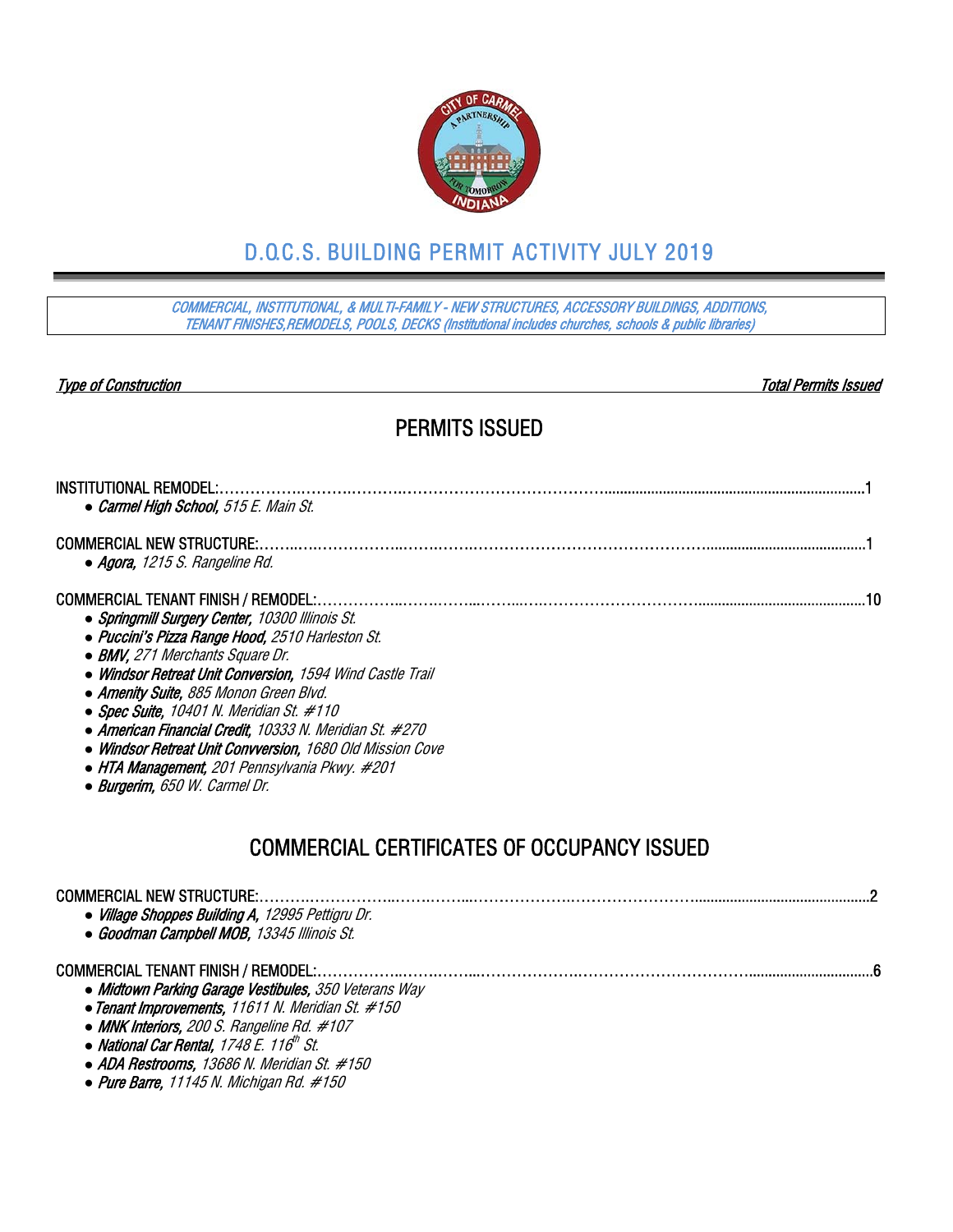# D.O.C.S. BUILDING & SIGN ACTIVITY JULY 2019

|                                       | <b>JULY 2019</b> | <b>JULY 2018</b> |
|---------------------------------------|------------------|------------------|
| TOTAL BUILDING PERMITS ISSUED:        | 164              | 174              |
| <b>TOTAL FENCE PERMITS ISSUED:</b>    | 39               | 31               |
| <b>TOTAL SIGN PERMITS:</b>            | 21               | 29               |
| <b>TOTAL PUBLIC EVENT BANNERS:</b>    | 8                | 7                |
| BUILDING INSPECTIONS PERFORMED:       | 555              | 680              |
| <b>BUILDING PLAN REVIEWS:</b>         | 117              | 141              |
| PUBLIC REQUEST FOR INFORMATION (RFI): | 41               | 44               |

## D.O.C.S. NEWS AND NOTES JULY 2019

*●* Adrienne Keeling attended a Hamilton County Neighborhood Development meeting July 15 in Noblesville.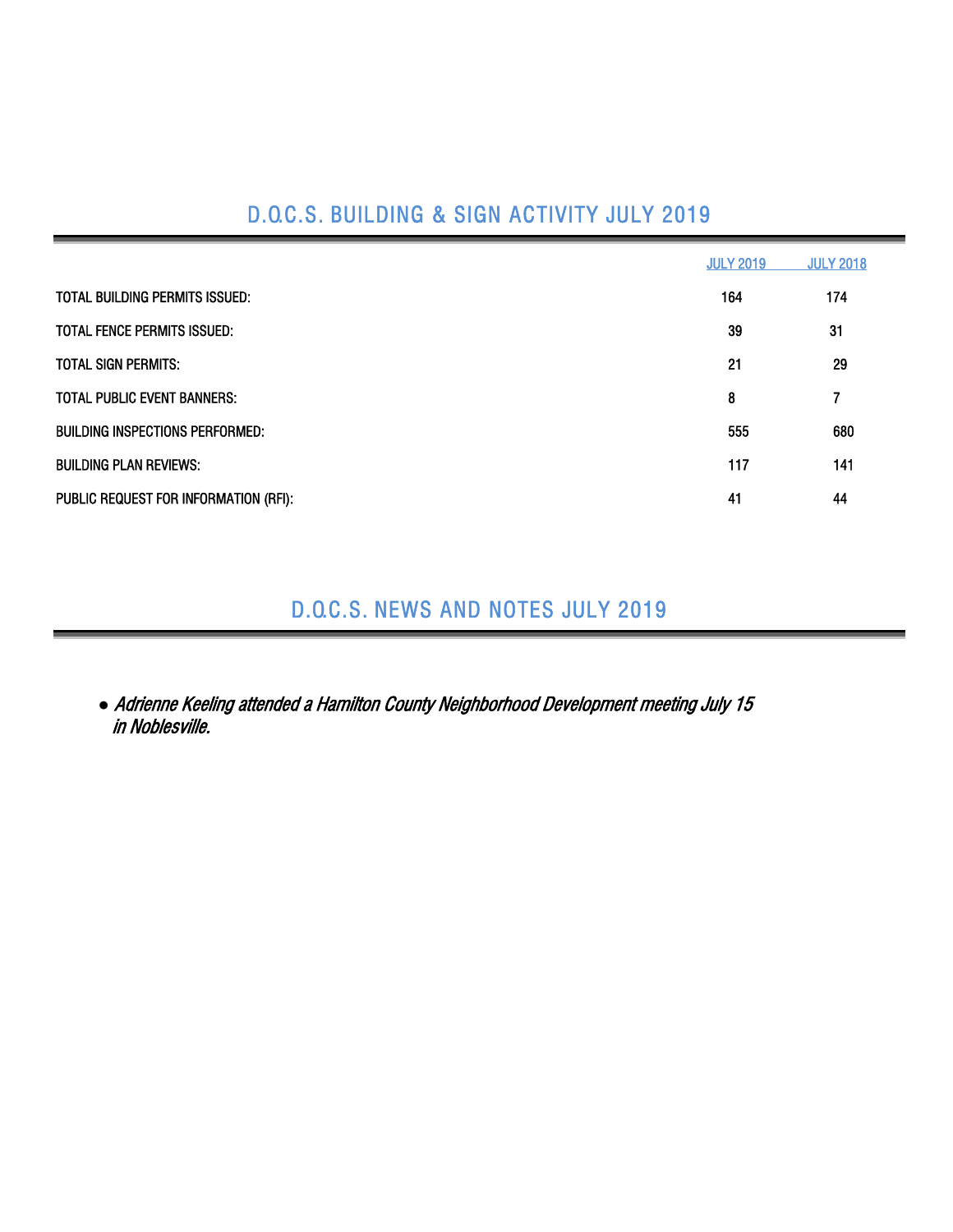## D.O.C.S. CODE ENFORCEMENT ACTIVITY JULY 2019

#### CODE ENFORCEMENT TASK REPORT SUMMARY FOR JULY 2019 COMPLAINTS RECEIVED TOTAL: INSPECTION STATISTICS TOTAL: EMAIL **EXAMPLE 2006 CONSUMING A RESERVING A SET ON A REVIOUS CONSUMING A RESERVING A SET OF A REPORT OF A RESERVING A SET OF A REPORT OF A REPORT OF A REPORT OF A REPORT OF A REPORT OF A REPORT OF A REPORT OF A REPORT OF** "MY CARMEL" APP 22 INITIAL INSPECTIONS 39 PHONE 11 ABATEMENT 16 ABATEMENT 11 REFERRAL 4 INITIAL VIOLATION NOTICE 27 STAFF 15 RE-INSPECTIONS 121 CLOSED CASES INSPECTIONS BY AREA<br>
Interview Cases Total:<br>
Interview Cases<br>
Interview Cases<br>
Interview Cases<br>
Interview Cases<br>
Interview Cases<br>
Interview Cases<br>
Interview Cases<br>
Interview Cases<br>
Interview Cases<br>
Interview Cases<br>
Intervi NEW CASES 64 64 64 64 65 65 664 65 66 64 65 66 65 66 65 66 65 66 65 66 65 66 65 66 65 66 65 66 65 66 65 66 65 INITIAL INSPECTIONS 10 27 2 39 RE-INSPECTIONS 24 57 40 121 CLOSED CASES 13 36 11 60

CODE ENFORCEMENT MONTHLY REPORT FOR JULY 2019

| <b>TYPE OF COMPLAINT/VIOLATION</b> | <b>NEW CASES</b> | <b>TYPE OF COMPLAINT/VIOLATION</b> | <b>NEW CASES</b> |
|------------------------------------|------------------|------------------------------------|------------------|
| BUILDING CODE VIOLATIONS           |                  | PROPERTY MAINTENANCE               | 19               |
| <b>COMMERCIAL VEHICLE</b>          | 0                | RECREATIONAL VEHICLE               |                  |
| <b>DUMPSTER</b>                    | 0                | RIGHT-OF-WAY OBSTRUCTION           |                  |
| <b>FARM ANIMALS</b>                | 0                | SIDEWALK                           | 0                |
| <b>FENCE VIOLATION</b>             | 0                | <b>SIGNS</b>                       | 79               |
| <b>GRASS OR WEEDS</b>              | 26               | TRASH/DEBRIS                       | 12               |
| <b>HOME OCCUPATION</b>             |                  | UNSAFE BUILDING                    |                  |
| NOISE REGULATIONS                  | 2                | <b>JUNK VEHICLE</b>                | 0                |
| OPEN AND ABANDONED                 | 0                | ZONING USE VIOLATIONS              | 0                |
| OUTDOOR STORAGE                    | 3                | SNOW AND ICE REMOVAL               |                  |
| PARKING IN LAWN/GREENBELT          | 5                | <b>OTHER</b>                       |                  |
|                                    |                  | TOTAL                              | 159              |

FORECLOSURE MONITORING SUMMARY FOR JULY 2019

| COMPLAINTS RECEIVED      | <b>TOTAL:</b> |
|--------------------------|---------------|
| NEW CASES                | 2             |
| INITIAL INSPECTIONS      | 2             |
| ABATEMENT                | O             |
| INITIAL VIOLATION NOTICE | O             |
| RE-INSPECTIONS           | 26            |
| CLOSED CASES             | 2             |

| <b>FORECLOSURE STATISTICS</b> | West | <b>CENTRAL</b> | <b>EAST</b> | TOTAL: |
|-------------------------------|------|----------------|-------------|--------|
| NEW CASES                     |      |                |             |        |
| INITIAL INSPECTIONS           |      |                |             |        |
| RE-INSPECTIONS                |      | 10             | 13          | 26     |
| CLOSED CASES                  |      |                |             |        |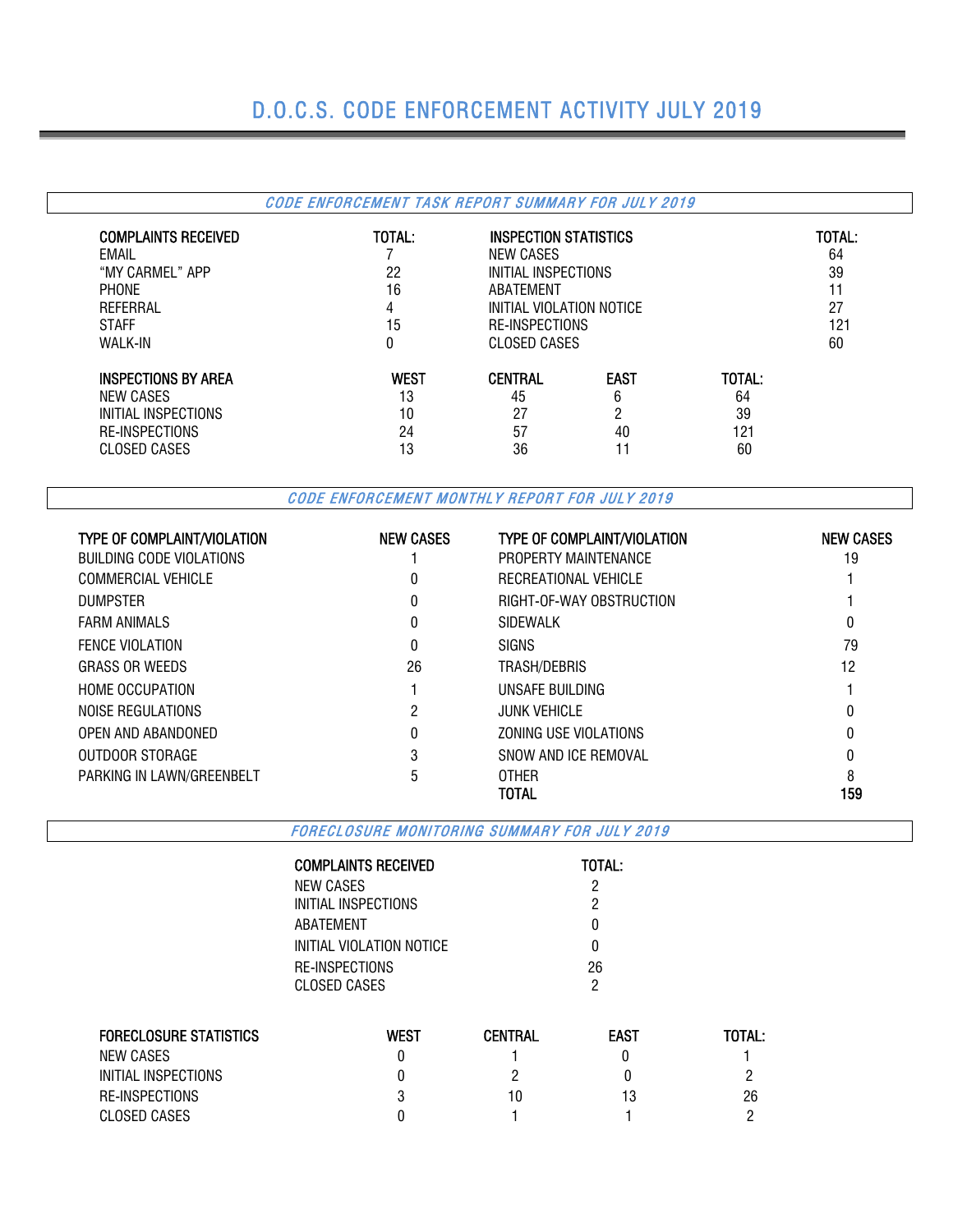### DEPARTMENT OF COMMUNITY SERVICES INCOME REPORT JULY 1-31, 2019



| \$<br>115,702.15<br>BUILDING PERMITS: [Includes the fee for full Certificate of Occupancy (C/O)]<br>118<br>\$<br>8<br><b>DEMOLITION PERMITS:</b><br>1,650.00<br>\$<br>0<br><b>LATE FEES:</b><br>\$<br>RE-INSPECTION, ADDITIONAL INSPECTION, AND/OR TEMPORARY C/O:<br>25<br>2,931.00<br>\$<br>PLAN AMENDMENT: (Commercial / Institutional)<br>1<br>362.00<br>PLAN AMENDMENT: (Residential)<br>\$<br>0<br>\$<br><b>SPECIAL EVENT PERMITS:</b><br>1<br>180.00<br>$\mathbf{1}$<br>\$<br>353.00<br>TEMPORARY USE PERMITS/EXTENSIONS:<br>0<br>\$<br><b>APPEALS:</b><br>\$<br><b>DUPLICATE PLACARDS:</b><br>0<br><b>FENCE PERMITS:</b><br>\$<br>25<br>1,330.00<br>\$<br>FENCE LIABILITY WAIVER: (Paid to Hamilton County)<br>23<br>644.00<br>\$<br><b>ABATEMENT:</b><br>0<br>ADLS:<br>3<br>\$<br>3,297.00<br>\$<br>$\pmb{0}$<br><b>ADLS AMENDMENT:</b><br>\$<br><b>COMMITMENT AMENDMENT:</b><br>0<br>4<br>\$<br>6,381.76<br><b>DEVELOPMENT PLAN:</b><br>\$<br>DEVELOPMENT PLAN AMENDMENT:<br>0<br>\$<br>$\mathbf 0$<br><b>HPR REVIEW:</b><br>0<br>\$<br><b>ORDINANCE AMENDMENT:</b><br>\$<br><b>PLAT VACATE:</b><br>0<br><b>PRIMARY PLAT:</b><br>1<br>\$<br>6,283.00<br>\$<br>PRIMARY PLAT AMENDMENT:<br>1<br>361.00<br>\$<br><b>PUD ORDINANCES:</b><br>0<br>3<br>\$<br><b>REZONE:</b><br>7,594.44<br>\$<br>$\pmb{0}$<br><b>ADDITIONAL WAIVER:</b><br>\$<br><b>SDR SITE PLAN REVIEW:</b><br>0<br><b>SECONDARY PLAT/REPLAT:</b><br>2<br>\$<br>4,934.00<br>\$<br><b>SUBDIVISION WAIVER:</b><br>0<br>\$<br>$\mathbf 0$<br>MISC. ZONING WAIVER:<br>\$<br><b>TAC ONLY:</b><br>0<br>\$<br><b>DEVELOPMENT STANDARDS VARIANCE:</b><br>4<br>4,839.00<br>\$<br><b>HEARING OFFICER REVIEW:</b><br>4<br>1,795.00<br>\$<br>SPECIAL EXCEPTION VARIANCE:<br>0<br>\$<br>0<br>SPECIAL USES: (Includes Special Use Amendments)<br>\$<br><b>USE VARIANCE:</b><br>1<br>2,314.28<br>\$<br><b>SIGN PERMITS:</b><br>24<br>6,050.54<br><b>ZONING DETAILS/LETTER:</b><br>$\overline{c}$<br>\$<br>210.00<br>PARK & RECREATION IMPACT FEE (PRIF):<br>\$<br>27<br>80,244.00<br><b>TOTALS:</b><br><b>GENERAL FUND #101:</b><br>167,212.17<br>\$<br>\$<br>PRIF ACCOUNT # 106:<br>80,244.00<br>\$<br>119,624.00<br><b>UTILITY FEES:</b> (Sewer/Water permits)<br><b>TOTAL DEPOSIT:</b><br>\$<br>367,080.17<br>Last Month's General Fund Deposit:<br>175,118.17<br>\$<br>304,046.17<br>Last Month's Total Deposit:<br>\$ | <b>TRANSACTION TYPE:</b> | <b>TRANSACTIONS:</b> | <b>AMOUNT:</b> |
|-----------------------------------------------------------------------------------------------------------------------------------------------------------------------------------------------------------------------------------------------------------------------------------------------------------------------------------------------------------------------------------------------------------------------------------------------------------------------------------------------------------------------------------------------------------------------------------------------------------------------------------------------------------------------------------------------------------------------------------------------------------------------------------------------------------------------------------------------------------------------------------------------------------------------------------------------------------------------------------------------------------------------------------------------------------------------------------------------------------------------------------------------------------------------------------------------------------------------------------------------------------------------------------------------------------------------------------------------------------------------------------------------------------------------------------------------------------------------------------------------------------------------------------------------------------------------------------------------------------------------------------------------------------------------------------------------------------------------------------------------------------------------------------------------------------------------------------------------------------------------------------------------------------------------------------------------------------------------------------------------------------------------------------------------------------------------------------------------------------------------------------------------------------------------------------------------------------------------------------------------------------------------------------------------------------------------------------------------------------------------------------|--------------------------|----------------------|----------------|
|                                                                                                                                                                                                                                                                                                                                                                                                                                                                                                                                                                                                                                                                                                                                                                                                                                                                                                                                                                                                                                                                                                                                                                                                                                                                                                                                                                                                                                                                                                                                                                                                                                                                                                                                                                                                                                                                                                                                                                                                                                                                                                                                                                                                                                                                                                                                                                                   |                          |                      |                |
|                                                                                                                                                                                                                                                                                                                                                                                                                                                                                                                                                                                                                                                                                                                                                                                                                                                                                                                                                                                                                                                                                                                                                                                                                                                                                                                                                                                                                                                                                                                                                                                                                                                                                                                                                                                                                                                                                                                                                                                                                                                                                                                                                                                                                                                                                                                                                                                   |                          |                      |                |
|                                                                                                                                                                                                                                                                                                                                                                                                                                                                                                                                                                                                                                                                                                                                                                                                                                                                                                                                                                                                                                                                                                                                                                                                                                                                                                                                                                                                                                                                                                                                                                                                                                                                                                                                                                                                                                                                                                                                                                                                                                                                                                                                                                                                                                                                                                                                                                                   |                          |                      |                |
|                                                                                                                                                                                                                                                                                                                                                                                                                                                                                                                                                                                                                                                                                                                                                                                                                                                                                                                                                                                                                                                                                                                                                                                                                                                                                                                                                                                                                                                                                                                                                                                                                                                                                                                                                                                                                                                                                                                                                                                                                                                                                                                                                                                                                                                                                                                                                                                   |                          |                      |                |
|                                                                                                                                                                                                                                                                                                                                                                                                                                                                                                                                                                                                                                                                                                                                                                                                                                                                                                                                                                                                                                                                                                                                                                                                                                                                                                                                                                                                                                                                                                                                                                                                                                                                                                                                                                                                                                                                                                                                                                                                                                                                                                                                                                                                                                                                                                                                                                                   |                          |                      |                |
|                                                                                                                                                                                                                                                                                                                                                                                                                                                                                                                                                                                                                                                                                                                                                                                                                                                                                                                                                                                                                                                                                                                                                                                                                                                                                                                                                                                                                                                                                                                                                                                                                                                                                                                                                                                                                                                                                                                                                                                                                                                                                                                                                                                                                                                                                                                                                                                   |                          |                      |                |
|                                                                                                                                                                                                                                                                                                                                                                                                                                                                                                                                                                                                                                                                                                                                                                                                                                                                                                                                                                                                                                                                                                                                                                                                                                                                                                                                                                                                                                                                                                                                                                                                                                                                                                                                                                                                                                                                                                                                                                                                                                                                                                                                                                                                                                                                                                                                                                                   |                          |                      |                |
|                                                                                                                                                                                                                                                                                                                                                                                                                                                                                                                                                                                                                                                                                                                                                                                                                                                                                                                                                                                                                                                                                                                                                                                                                                                                                                                                                                                                                                                                                                                                                                                                                                                                                                                                                                                                                                                                                                                                                                                                                                                                                                                                                                                                                                                                                                                                                                                   |                          |                      |                |
|                                                                                                                                                                                                                                                                                                                                                                                                                                                                                                                                                                                                                                                                                                                                                                                                                                                                                                                                                                                                                                                                                                                                                                                                                                                                                                                                                                                                                                                                                                                                                                                                                                                                                                                                                                                                                                                                                                                                                                                                                                                                                                                                                                                                                                                                                                                                                                                   |                          |                      |                |
|                                                                                                                                                                                                                                                                                                                                                                                                                                                                                                                                                                                                                                                                                                                                                                                                                                                                                                                                                                                                                                                                                                                                                                                                                                                                                                                                                                                                                                                                                                                                                                                                                                                                                                                                                                                                                                                                                                                                                                                                                                                                                                                                                                                                                                                                                                                                                                                   |                          |                      |                |
|                                                                                                                                                                                                                                                                                                                                                                                                                                                                                                                                                                                                                                                                                                                                                                                                                                                                                                                                                                                                                                                                                                                                                                                                                                                                                                                                                                                                                                                                                                                                                                                                                                                                                                                                                                                                                                                                                                                                                                                                                                                                                                                                                                                                                                                                                                                                                                                   |                          |                      |                |
|                                                                                                                                                                                                                                                                                                                                                                                                                                                                                                                                                                                                                                                                                                                                                                                                                                                                                                                                                                                                                                                                                                                                                                                                                                                                                                                                                                                                                                                                                                                                                                                                                                                                                                                                                                                                                                                                                                                                                                                                                                                                                                                                                                                                                                                                                                                                                                                   |                          |                      |                |
|                                                                                                                                                                                                                                                                                                                                                                                                                                                                                                                                                                                                                                                                                                                                                                                                                                                                                                                                                                                                                                                                                                                                                                                                                                                                                                                                                                                                                                                                                                                                                                                                                                                                                                                                                                                                                                                                                                                                                                                                                                                                                                                                                                                                                                                                                                                                                                                   |                          |                      |                |
|                                                                                                                                                                                                                                                                                                                                                                                                                                                                                                                                                                                                                                                                                                                                                                                                                                                                                                                                                                                                                                                                                                                                                                                                                                                                                                                                                                                                                                                                                                                                                                                                                                                                                                                                                                                                                                                                                                                                                                                                                                                                                                                                                                                                                                                                                                                                                                                   |                          |                      |                |
|                                                                                                                                                                                                                                                                                                                                                                                                                                                                                                                                                                                                                                                                                                                                                                                                                                                                                                                                                                                                                                                                                                                                                                                                                                                                                                                                                                                                                                                                                                                                                                                                                                                                                                                                                                                                                                                                                                                                                                                                                                                                                                                                                                                                                                                                                                                                                                                   |                          |                      |                |
|                                                                                                                                                                                                                                                                                                                                                                                                                                                                                                                                                                                                                                                                                                                                                                                                                                                                                                                                                                                                                                                                                                                                                                                                                                                                                                                                                                                                                                                                                                                                                                                                                                                                                                                                                                                                                                                                                                                                                                                                                                                                                                                                                                                                                                                                                                                                                                                   |                          |                      |                |
|                                                                                                                                                                                                                                                                                                                                                                                                                                                                                                                                                                                                                                                                                                                                                                                                                                                                                                                                                                                                                                                                                                                                                                                                                                                                                                                                                                                                                                                                                                                                                                                                                                                                                                                                                                                                                                                                                                                                                                                                                                                                                                                                                                                                                                                                                                                                                                                   |                          |                      |                |
|                                                                                                                                                                                                                                                                                                                                                                                                                                                                                                                                                                                                                                                                                                                                                                                                                                                                                                                                                                                                                                                                                                                                                                                                                                                                                                                                                                                                                                                                                                                                                                                                                                                                                                                                                                                                                                                                                                                                                                                                                                                                                                                                                                                                                                                                                                                                                                                   |                          |                      |                |
|                                                                                                                                                                                                                                                                                                                                                                                                                                                                                                                                                                                                                                                                                                                                                                                                                                                                                                                                                                                                                                                                                                                                                                                                                                                                                                                                                                                                                                                                                                                                                                                                                                                                                                                                                                                                                                                                                                                                                                                                                                                                                                                                                                                                                                                                                                                                                                                   |                          |                      |                |
|                                                                                                                                                                                                                                                                                                                                                                                                                                                                                                                                                                                                                                                                                                                                                                                                                                                                                                                                                                                                                                                                                                                                                                                                                                                                                                                                                                                                                                                                                                                                                                                                                                                                                                                                                                                                                                                                                                                                                                                                                                                                                                                                                                                                                                                                                                                                                                                   |                          |                      |                |
|                                                                                                                                                                                                                                                                                                                                                                                                                                                                                                                                                                                                                                                                                                                                                                                                                                                                                                                                                                                                                                                                                                                                                                                                                                                                                                                                                                                                                                                                                                                                                                                                                                                                                                                                                                                                                                                                                                                                                                                                                                                                                                                                                                                                                                                                                                                                                                                   |                          |                      |                |
|                                                                                                                                                                                                                                                                                                                                                                                                                                                                                                                                                                                                                                                                                                                                                                                                                                                                                                                                                                                                                                                                                                                                                                                                                                                                                                                                                                                                                                                                                                                                                                                                                                                                                                                                                                                                                                                                                                                                                                                                                                                                                                                                                                                                                                                                                                                                                                                   |                          |                      |                |
|                                                                                                                                                                                                                                                                                                                                                                                                                                                                                                                                                                                                                                                                                                                                                                                                                                                                                                                                                                                                                                                                                                                                                                                                                                                                                                                                                                                                                                                                                                                                                                                                                                                                                                                                                                                                                                                                                                                                                                                                                                                                                                                                                                                                                                                                                                                                                                                   |                          |                      |                |
|                                                                                                                                                                                                                                                                                                                                                                                                                                                                                                                                                                                                                                                                                                                                                                                                                                                                                                                                                                                                                                                                                                                                                                                                                                                                                                                                                                                                                                                                                                                                                                                                                                                                                                                                                                                                                                                                                                                                                                                                                                                                                                                                                                                                                                                                                                                                                                                   |                          |                      |                |
|                                                                                                                                                                                                                                                                                                                                                                                                                                                                                                                                                                                                                                                                                                                                                                                                                                                                                                                                                                                                                                                                                                                                                                                                                                                                                                                                                                                                                                                                                                                                                                                                                                                                                                                                                                                                                                                                                                                                                                                                                                                                                                                                                                                                                                                                                                                                                                                   |                          |                      |                |
|                                                                                                                                                                                                                                                                                                                                                                                                                                                                                                                                                                                                                                                                                                                                                                                                                                                                                                                                                                                                                                                                                                                                                                                                                                                                                                                                                                                                                                                                                                                                                                                                                                                                                                                                                                                                                                                                                                                                                                                                                                                                                                                                                                                                                                                                                                                                                                                   |                          |                      |                |
|                                                                                                                                                                                                                                                                                                                                                                                                                                                                                                                                                                                                                                                                                                                                                                                                                                                                                                                                                                                                                                                                                                                                                                                                                                                                                                                                                                                                                                                                                                                                                                                                                                                                                                                                                                                                                                                                                                                                                                                                                                                                                                                                                                                                                                                                                                                                                                                   |                          |                      |                |
|                                                                                                                                                                                                                                                                                                                                                                                                                                                                                                                                                                                                                                                                                                                                                                                                                                                                                                                                                                                                                                                                                                                                                                                                                                                                                                                                                                                                                                                                                                                                                                                                                                                                                                                                                                                                                                                                                                                                                                                                                                                                                                                                                                                                                                                                                                                                                                                   |                          |                      |                |
|                                                                                                                                                                                                                                                                                                                                                                                                                                                                                                                                                                                                                                                                                                                                                                                                                                                                                                                                                                                                                                                                                                                                                                                                                                                                                                                                                                                                                                                                                                                                                                                                                                                                                                                                                                                                                                                                                                                                                                                                                                                                                                                                                                                                                                                                                                                                                                                   |                          |                      |                |
|                                                                                                                                                                                                                                                                                                                                                                                                                                                                                                                                                                                                                                                                                                                                                                                                                                                                                                                                                                                                                                                                                                                                                                                                                                                                                                                                                                                                                                                                                                                                                                                                                                                                                                                                                                                                                                                                                                                                                                                                                                                                                                                                                                                                                                                                                                                                                                                   |                          |                      |                |
|                                                                                                                                                                                                                                                                                                                                                                                                                                                                                                                                                                                                                                                                                                                                                                                                                                                                                                                                                                                                                                                                                                                                                                                                                                                                                                                                                                                                                                                                                                                                                                                                                                                                                                                                                                                                                                                                                                                                                                                                                                                                                                                                                                                                                                                                                                                                                                                   |                          |                      |                |
|                                                                                                                                                                                                                                                                                                                                                                                                                                                                                                                                                                                                                                                                                                                                                                                                                                                                                                                                                                                                                                                                                                                                                                                                                                                                                                                                                                                                                                                                                                                                                                                                                                                                                                                                                                                                                                                                                                                                                                                                                                                                                                                                                                                                                                                                                                                                                                                   |                          |                      |                |
|                                                                                                                                                                                                                                                                                                                                                                                                                                                                                                                                                                                                                                                                                                                                                                                                                                                                                                                                                                                                                                                                                                                                                                                                                                                                                                                                                                                                                                                                                                                                                                                                                                                                                                                                                                                                                                                                                                                                                                                                                                                                                                                                                                                                                                                                                                                                                                                   |                          |                      |                |
|                                                                                                                                                                                                                                                                                                                                                                                                                                                                                                                                                                                                                                                                                                                                                                                                                                                                                                                                                                                                                                                                                                                                                                                                                                                                                                                                                                                                                                                                                                                                                                                                                                                                                                                                                                                                                                                                                                                                                                                                                                                                                                                                                                                                                                                                                                                                                                                   |                          |                      |                |
|                                                                                                                                                                                                                                                                                                                                                                                                                                                                                                                                                                                                                                                                                                                                                                                                                                                                                                                                                                                                                                                                                                                                                                                                                                                                                                                                                                                                                                                                                                                                                                                                                                                                                                                                                                                                                                                                                                                                                                                                                                                                                                                                                                                                                                                                                                                                                                                   |                          |                      |                |
|                                                                                                                                                                                                                                                                                                                                                                                                                                                                                                                                                                                                                                                                                                                                                                                                                                                                                                                                                                                                                                                                                                                                                                                                                                                                                                                                                                                                                                                                                                                                                                                                                                                                                                                                                                                                                                                                                                                                                                                                                                                                                                                                                                                                                                                                                                                                                                                   |                          |                      |                |
|                                                                                                                                                                                                                                                                                                                                                                                                                                                                                                                                                                                                                                                                                                                                                                                                                                                                                                                                                                                                                                                                                                                                                                                                                                                                                                                                                                                                                                                                                                                                                                                                                                                                                                                                                                                                                                                                                                                                                                                                                                                                                                                                                                                                                                                                                                                                                                                   |                          |                      |                |
|                                                                                                                                                                                                                                                                                                                                                                                                                                                                                                                                                                                                                                                                                                                                                                                                                                                                                                                                                                                                                                                                                                                                                                                                                                                                                                                                                                                                                                                                                                                                                                                                                                                                                                                                                                                                                                                                                                                                                                                                                                                                                                                                                                                                                                                                                                                                                                                   |                          |                      |                |
|                                                                                                                                                                                                                                                                                                                                                                                                                                                                                                                                                                                                                                                                                                                                                                                                                                                                                                                                                                                                                                                                                                                                                                                                                                                                                                                                                                                                                                                                                                                                                                                                                                                                                                                                                                                                                                                                                                                                                                                                                                                                                                                                                                                                                                                                                                                                                                                   |                          |                      |                |
|                                                                                                                                                                                                                                                                                                                                                                                                                                                                                                                                                                                                                                                                                                                                                                                                                                                                                                                                                                                                                                                                                                                                                                                                                                                                                                                                                                                                                                                                                                                                                                                                                                                                                                                                                                                                                                                                                                                                                                                                                                                                                                                                                                                                                                                                                                                                                                                   |                          |                      |                |
|                                                                                                                                                                                                                                                                                                                                                                                                                                                                                                                                                                                                                                                                                                                                                                                                                                                                                                                                                                                                                                                                                                                                                                                                                                                                                                                                                                                                                                                                                                                                                                                                                                                                                                                                                                                                                                                                                                                                                                                                                                                                                                                                                                                                                                                                                                                                                                                   |                          |                      |                |
|                                                                                                                                                                                                                                                                                                                                                                                                                                                                                                                                                                                                                                                                                                                                                                                                                                                                                                                                                                                                                                                                                                                                                                                                                                                                                                                                                                                                                                                                                                                                                                                                                                                                                                                                                                                                                                                                                                                                                                                                                                                                                                                                                                                                                                                                                                                                                                                   |                          |                      |                |
|                                                                                                                                                                                                                                                                                                                                                                                                                                                                                                                                                                                                                                                                                                                                                                                                                                                                                                                                                                                                                                                                                                                                                                                                                                                                                                                                                                                                                                                                                                                                                                                                                                                                                                                                                                                                                                                                                                                                                                                                                                                                                                                                                                                                                                                                                                                                                                                   |                          |                      |                |
|                                                                                                                                                                                                                                                                                                                                                                                                                                                                                                                                                                                                                                                                                                                                                                                                                                                                                                                                                                                                                                                                                                                                                                                                                                                                                                                                                                                                                                                                                                                                                                                                                                                                                                                                                                                                                                                                                                                                                                                                                                                                                                                                                                                                                                                                                                                                                                                   |                          |                      |                |
|                                                                                                                                                                                                                                                                                                                                                                                                                                                                                                                                                                                                                                                                                                                                                                                                                                                                                                                                                                                                                                                                                                                                                                                                                                                                                                                                                                                                                                                                                                                                                                                                                                                                                                                                                                                                                                                                                                                                                                                                                                                                                                                                                                                                                                                                                                                                                                                   |                          |                      |                |
|                                                                                                                                                                                                                                                                                                                                                                                                                                                                                                                                                                                                                                                                                                                                                                                                                                                                                                                                                                                                                                                                                                                                                                                                                                                                                                                                                                                                                                                                                                                                                                                                                                                                                                                                                                                                                                                                                                                                                                                                                                                                                                                                                                                                                                                                                                                                                                                   |                          |                      |                |

NOTE: Receipts were deposited for 22 business days this month.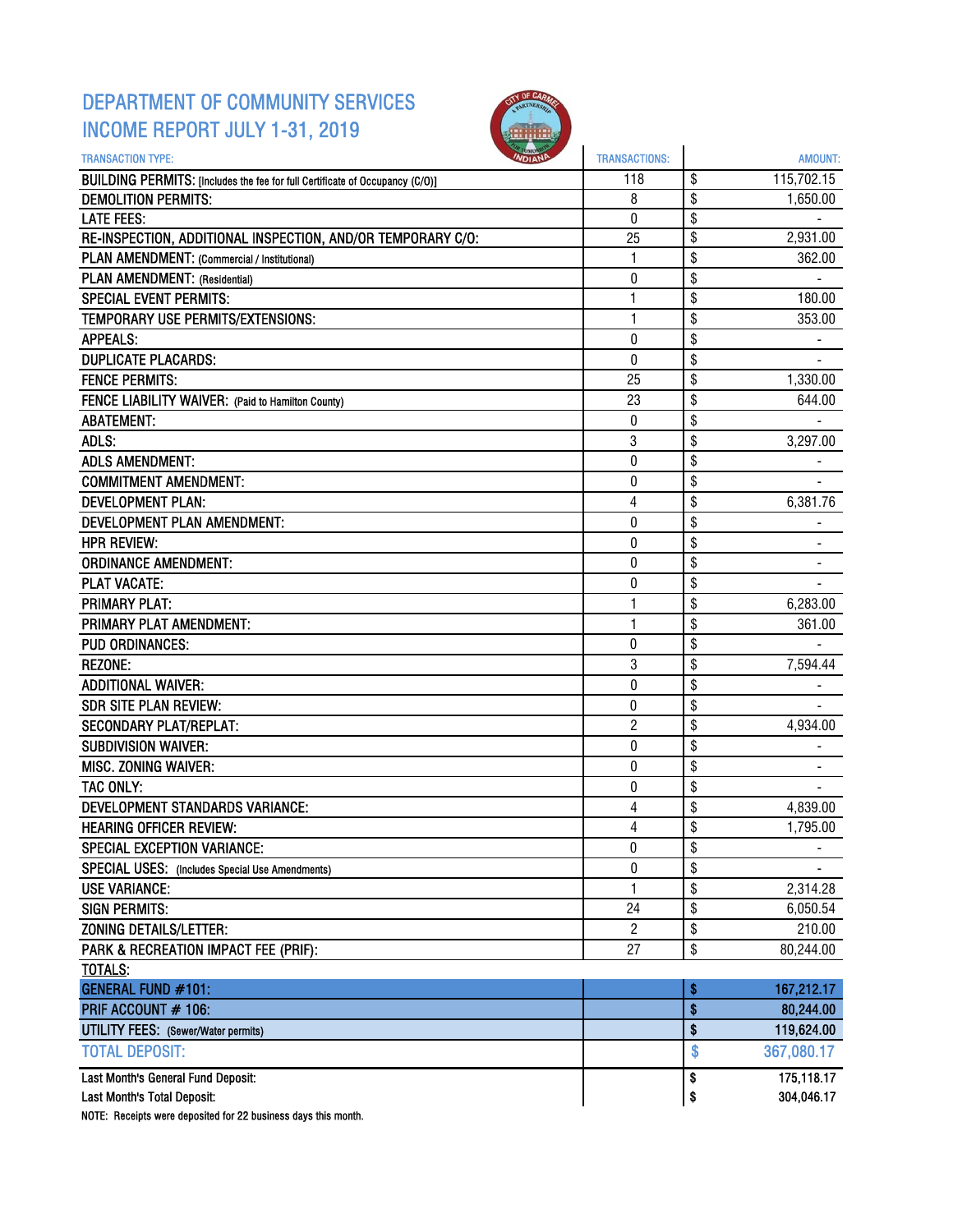| <i><b>Issue</b></i><br>Date | Status | Permit<br><b>NO</b> | Subdiv Name                          | <b>Property Address</b>                          | Permit Type Description             | Estimated<br>Cost of<br>Constructio | Sq Ft           | Contractor Name                                  | <b>Contractor Address</b>                | Cont.City           | Cont.<br>State | Cont.<br>Zip | Cont Phone     | Propety Owner (as listed<br>per applicant) | Owner Adrs                   | Owner City                     | Owner<br><b>State</b> | Owner<br>Zip |
|-----------------------------|--------|---------------------|--------------------------------------|--------------------------------------------------|-------------------------------------|-------------------------------------|-----------------|--------------------------------------------------|------------------------------------------|---------------------|----------------|--------------|----------------|--------------------------------------------|------------------------------|--------------------------------|-----------------------|--------------|
| 07/01/19                    |        | 19060063            | YNNWOOD                              | 12542 SCOTTISH BND                               | RESIDENTIAL SWIMMING POOL           | \$65,000                            | 982             | *PERMA POOLS                                     | 5245 ELMWOOD AVE                         | <b>VDIANAPOLIS</b>  |                | 46203        | 317) 782-9956  | <b>HOLECHKO, ERIC &amp; MARY</b>           | 2542 SCOTTISH BEND           | CARMEL                         |                       | 46033        |
|                             |        | 19060100            | <b>OHRER MEADOWS</b>                 | 14399 GEORGE CT                                  | RESIDENTIAL SWIMMING POOL           | \$65,000                            | 723             | *PERMA POOLS                                     | 5245 ELMWOOD AVE                         | NDIANAPOLIS         |                | 46203        | 317) 782-9956  | FRITZ, SETH & TONI                         | 4399 GEORGE CT               | CARMEL                         |                       | 46032        |
|                             |        | 19060127            |                                      | 515 E MAIN ST                                    | NSTITUTIONAL REMODEI                | \$300,000                           | 7,624           | SKILLMAN CORPORATION                             | 3834 S EMERSON AVE BLD A                 | NDIANAPOLIS         |                | 46203-351    | 317) 783-6151  | ARMEL CLAY SCHOOL CORP                     | <b>5201 MAIN ST B</b>        | CARMEL                         |                       | 46033        |
|                             |        | 19060150            | <b>OVERBROOK FARMS</b>               | 14262 OVERBROOK DE                               | RESIDENTIAL DECK ADDITION           | \$28,570                            | 380             | *HITTLE CONSTRUCTION                             | <b>7466 WASHINGTON ST</b>                | <b>NESTFIELD</b>    |                | 46074        | 317) 896-9073  | BENNETT. WILLIAM E JR & ELLEN K            | 4262 OVERBROOK DRIVE         | CARMEL                         |                       | 46074        |
|                             |        | 19060189            |                                      | 2525 W 141 ST - CELL TOWER                       | COMMERCIAL CELL TOWER               | \$15,000                            | 175             | PYRAMID NETWORK SERVICES                         | 6615 TOWPATH RD #200                     | <b>AST SYRACUSE</b> | <b>NY</b>      | 13057        | 316) 308-7511  | <b>MERICAN TOWER</b>                       | 19030 PONTIAC TRL #100       | <b>WIXOM</b>                   |                       | 48393        |
|                             |        | 19060190            |                                      | 5490 E 126TH ST - CELL TOWER                     | COMMERCIAL CELL TOWER               | \$5,000                             | -5.             | <b>CROWN CASTLE</b>                              | 9045 RIVER RD #425                       | <b>VDIANAPOLIS</b>  |                | 46240        | 317) 249-2028  | CITY OF CARMEL                             | CIVIC SQ                     | CARMEL                         |                       | 46032        |
|                             |        | 19060191            |                                      | 10851 HAZEL DELL PKWY - CELL TOWER               | COMMERCIAL CELL TOWER               | \$5,000                             | 5               | <b>CROWN CASTLE</b>                              | 045 RIVER RD #425                        | <b>VDIANAPOLIS</b>  |                | 46240        | 317) 249-2028  | MARTIN MARIETTA MATERIALS, INC.            | 1405 N PENNSYLVANIA ST #250  | CARMEL                         |                       | 16082        |
|                             |        | 19070003            | <b>NOODLAND SPRINGS</b>              | 3722 ROLLING SPGS                                | <b>ENCE PERMIT/INSPECTION</b>       | \$0                                 | $\Omega$        | SELF OWNED BUSINESS                              | WORK DONE IN CLIENTS HOMES               | ARMFI               |                |              |                | PIPPEN, JAY & JENNIFER                     | 3722 ROLLING SPRINGS DR      | CARMEL                         |                       | 46033        |
|                             |        | 19070004            | <b>BROOKSHIRE</b>                    | 12007 E SOMERSET WAY                             | <b>FENCE PERMIT/INSPECTION</b>      | \$0                                 | $\overline{0}$  | AMERIFENCE                                       | 4340 HULL STREET                         | NDIANAPOLIS         |                | 46226        |                | ANE, MATTHEW & LORENA                      | 12007 SOMERSET WAY E         | CARMEL                         |                       | 46033        |
|                             |        | 19070005            | <b>MERIDIAN HIGHLANDS</b>            | 10606 PENN DR                                    | <b>FENCE PERMIT/INSPECTION</b>      | \$0                                 | $\Omega$        | SELF OWNED BUSINESS                              | WORK DONE IN CLIENTS HOMES               | ARMEI               |                |              |                | POWELL. TIMOTHY                            | 0606 PFNN DR                 | INDIANAPOLIS                   |                       | 46280        |
| 07/02/19 0                  |        | 19040203            |                                      | 1201 W 116TH ST                                  | RESIDENTIAL ACCESSORY STRUCTURE     | \$175,000                           | 650             | *HOSS BUILDING GROUP                             | 1825 BROADWAY ST                         | NDIANAPOLIS         |                | 46236        | 317) 823-9788  | <b>UCAS, MORGAN &amp; KATIE</b>            | 201 W 116TH ST               | CARMEL                         |                       | 46032        |
|                             |        | 19060004            | CONCORD VILLAGE                      | 413 N CONCORD LN                                 | RESIDENTIAL SWIMMING POOL           | \$28,800                            | 416             | *KAYAK POOLS MIDWEST                             | 845 F 65TH ST                            | NDIANAPOLIS         |                | 46220        | (317) 536-7910 | SHOOT I LOYD & MARYANN                     | 413 CONCORD LANE             | CARMEL                         |                       | 46032        |
|                             |        | 19060110            | ACKSON'S GRANT ON WILLIAMS CR        | 487 JACKSONS GRANT BLVD                          | RESIDENTIAL SINGLE FAMILY DWELLING  | \$425,830                           | 4,895           | *OLD TOWN DESIGN                                 | 132 S RANGELINE RD STE 200               | <b>ARMEL</b>        |                | 46032        | 317) 605-8796  | ZERONIC, KIMBERLY & SPEAR, RHEA            | 5732 CARVELAVE               | <b>INDIANAPOLIS</b>            |                       | 46220        |
|                             |        | 19060128            |                                      | 271 MERCHANTS SQUARE DR                          | COMMERCIAL REMODEL                  | \$150,000                           | 1,432           | CME CORPORATION                                  | 7235 VICKSBURG PIKE                      | ORT WAYNE           |                | 46804        | 260) 745-0251  | REMCO MERCHANT'S SQUARE LLC                | 31500 MORTHWESTERN HWY #300  | FARMINGTON                     |                       | 48334        |
|                             |        | 19060131            |                                      | 201 PFNNSYI VANIA PKWY #201                      | COMMERCIAL TENANT FINISH            | \$68,960                            | 4.738           | ALDERSON COMMERCIAL GROUP II 425 W SOUTH ST #100 |                                          | NDIANAPOLIS         |                | 46225        | (317) 889-3800 | <b>HEALTH TRUST OF AMERICA</b>             | 201 PENNSYLVANIA PKWY        | <b>INDIANAPOLIS</b>            |                       | 46280        |
|                             |        | 9060139             | SHADOW WOOD                          | 14497 CARLOW RUN                                 | RESIDENTIAL SINGLE FAMILY DWELLING  | \$461,000                           | 5,237           | *PULTE HOMES OF INDIANA                          | 1590 N MERIDIAN ST #530                  | CARMEL              |                | 46032        | (317) 575-2350 | PULTE HOMES                                | 1590 MERIDIAN ST N #530      | CARMEL                         |                       | 46032        |
|                             |        | 19060154            | UNRISE ON THE MONON                  | 1528 EVENSTAR BLVD                               | RESIDENTIAL SINGLE FAMILY DWELLING  | \$335,000                           | 4.296           | *OLD TOWN DESIGN                                 | 1132 S RANGELINE RD STE 200              | CARMEL              |                | 46032        | (317) 605-8796 | READ.CHRISTOPHER/VANHOUTTE TRISTA          | 5338 PELHAM WAY              | <b>INDIANAPOLIS</b>            |                       | 46216        |
|                             |        | 19060155            | SUNRISE ON THE MONON                 | 1493 WINDPUMP WAY                                | RESIDENTIAL SINGLE FAMILY DWELLING  | \$255,000                           | 2.874           | *OLD TOWN DESIGN                                 | 132 S RANGELINE RD STE 200               | CARMEL              | IN             | 46032        | 317) 605-8796  | <b>NHEFIFR IFILA</b>                       | 4477 COMMUNITY DR #2D        | CARMEL                         |                       | 46033        |
|                             |        | 19060201            |                                      | 313 E CARMEL DR                                  | <b>TEMPORARY USE OUTDOOR SALES</b>  | \$0                                 | $\Omega$        | WEBER, TODD                                      | 313 CARMEL DR E                          | <b>ARMEL</b>        |                | 46032        | (317) 402-8332 | / & J LAND HOLDINGS LLC                    | 13 CARMEL DR E               | CARMEL                         |                       | 46032        |
|                             |        | 1906021             | <b>ACKSON'S GRANT ON WILLIAMS CR</b> | 12114 HOBBY HORSE DR - HOBBY HORSE B. DEMOLITION |                                     | \$0                                 | $\Omega$        | DORSEY PAVING, INC                               | 2102 S HARDING ST                        | NDIANAPOLIS         |                | 46221        | 317) 638-9326  | <b>JACKSON'S GRANT HOA</b>                 | 941 E 86TH ST #225           | INDIANAPOLIS                   |                       | 46240        |
|                             |        | 19070012            | <b>FOSTER ESTATES</b>                | 14451 STEPHANIE ST                               | <b>ENCE PERMIT/INSPECTION</b>       | \$0                                 | $\Omega$        | AMERIFENCE                                       | 1340 HULL STREET                         | <b>VDIANAPOLIS</b>  |                | 16226        |                | AZAR, JEFFREY & CINDY                      | 4451 STEPHANIE S'            | CARMEL                         |                       | 16033        |
|                             |        | 19070013            | <b>BRIAR LANE ESTATES</b>            | 3819 BOINE CIR                                   | <b>FENCE PERMIT/INSPECTION</b>      | \$0                                 | $\Omega$        | SELF OWNED BUSINESS                              | <b><i>NORK DONE IN CLIENTS HOMES</i></b> | CARMEL              |                |              |                | POLLACK, KEITH & ELSA                      | 3819 BOINE CIRCLE            | CARMEL                         |                       | 46033        |
|                             |        | 19070014            | PARK MEADOWS AT THE PARKS AT S       | 13471 DUNES DR                                   | <b>FENCE PERMIT/INSPECTION</b>      | \$0                                 | $\Omega$        | <b>SELF OWNED BUSINESS</b>                       | <b><i>NORK DONE IN CLIENTS HOMES</i></b> | <b>ARMEL</b>        |                |              |                | PATEL, RAKESH & SUMITRA                    | 13471 DUNES DRIVE            | CARMEL                         |                       | 46032        |
| 07/03/19                    |        | 19060114            | HE GROVE AT THE LEGACY               | 7032 PICKFTT PI                                  | RESIDENTIAL SINGLE FAMILY DWELLING  | \$27,630                            | 2.320           | *PYATT BUILDERS                                  | 68 W CARMEL DR                           | CARMEL              |                | 46033        | (317) 981-0211 | PYATT. TODD                                | 5572 REALMAR AVE             | <b>NOBLESVILLE</b>             |                       | 46062        |
|                             |        | 19060138            | <b>IERITAGE AT SPRING MILI</b>       | 458 HERITAGE TERRACE LANE                        | RESIDENTIAL SINGLE FAMILY DWELLING  | \$481,000                           | 6,091           | *PULTE HOMES OF INDIANA                          | 1590 N MERIDIAN ST #530                  | CARMEL              |                | 46032        | (317) 575-2350 | PULTE HOMES OF INDIANA                     | 1590 N MERIDIAN ST #530      | CARMEI                         |                       | 46032        |
|                             |        | Carnane1            | <b>UMAN'S ADDITION</b>               | 311 E CITY CENTER DR                             | RESIDENTIAL SINGLE FAMILY DWELLING  | \$441,000                           | 4.689           | *OLD TOWN DESIGN                                 | 132 S RANGELINE RD STE 200               | CARMEL              | IN             | 46032        | 317) 605-8796  | OLD TOWN DEVELOPMENT, LLC                  | 1132 SOLITH RANGE LINE ROAD  | CARMEL                         |                       | 46032        |
|                             |        | 19070015            | <b>KINGSWOOD</b>                     | 5120 WILLIAMS CIR                                | <b>FENCE PERMIT/INSPECTION</b>      | \$0                                 | $\overline{0}$  | GLIDDEN FENCE CO, INC                            | PO BOX 481                               | VESTFIELD           |                | 46074        | (317) 867-5140 | ROBERTS, ANDREW                            | 5120 WILLIAMS CIRCLE         | CARMEL                         |                       | 46033        |
| 07/05/19                    |        | 19060109            | <b>ILSON'S VILLAGE</b>               | WILSON DR                                        | <b>ESIDENTIAL SWIMMING POOL</b>     | \$70,000                            | 2.100           | *POOLS OF FUN                                    | 3891 CLARK CREEK ROAD                    | <b>LAINFIELD</b>    |                | 46168        | 317) 714-3495  | MAY, ERIC & JAYCEE                         | <b>WILSON DR</b>             | CARMEL                         |                       | 46033        |
|                             |        | 19060153            | <b>VERBROOK FARMS</b>                | 14562 OVERBROOK DR                               | RESIDENTIAL SINGLE FAMILY DWELLING  | \$200,000                           | 5,434           | <b>FISCHER HOMES</b>                             | 602 E. 75TH ST STE 400                   | NDIANAPOLIS         |                | 16250        | 317) 348-2500  | <b>FISCHER HOMES</b>                       | 602 E. 75TH ST STE 400       | <b>INDIANAPOLIS</b>            |                       | 16250        |
|                             |        | 19070020            |                                      | 1594 WIND CASTLE TRAIL                           | COMMERCIAL REMODEL                  | \$12,791                            | 1,535           | CRG RESIDENTIAL, LLC                             | 805 CITY CENTER DR #160                  | CARMEL              |                | 46032        | (317) 575-9400 | <b>VINDSOR RETREAT</b>                     | 26 CORPORATE PLAZA DR #270   | <b>NEWPORT</b><br><b>REACH</b> |                       | 46032        |
|                             |        | 19070021            |                                      | 1680 OLD MISSION COVE                            | COMMERCIAL REMODEL                  | \$12,791                            | 1,535           | CRG RESIDENTIAL, LLC                             | 805 CITY CENTER DR #160                  | CARMEL              |                | 46032        | 317) 575-9400  | <b><i>NINDSOR RETREAT</i></b>              | 26 CORPORATE PLAZA DR #270   | <b>NEWPORT</b><br><b>REACH</b> |                       | 46032        |
| 07/08/19                    |        | 19050096            | JACKSON'S GRANT ON WILLIAMS CR       | 1168 WESTVALE DR                                 | RESIDENTIAL SWIMMING POOL           | \$100,000                           | 800             | *MUD SLINGER POOL                                | 5575 ELMWOOD AVE., #D                    | <b>NDIANAPOLIS</b>  |                | 46203        | (317) 650-5131 | <b>BROWN, MISTY</b>                        | 1168 WESTVALE DR             | CARMEL                         |                       | 46032        |
|                             |        | 19050103            | VOODS AT SHELBORNE. THE              | 3324 SHELBORNE WOODS PKWY                        | RESIDENTIAL SWIMMING POOL           | \$60,000                            | 1.160           | *PREMIER EXCAVATION AND CONST10018 N CO R 675 E  |                                          | <b>ROACHDALE</b>    |                | 46172        | 65) 719-0384   | HOLTON, JOHN & BRITTANY                    | 3324 SHELBORNE WOODS PARKWAY | CARMEL                         |                       | 46033        |
|                             |        | 19050222            | <b>ALLEYBROOK</b>                    | 5040 N DEER RIDGE DE                             | RESIDENTIAL SWIMMING POOL           | \$89,000                            | 1,456           | *POOLS OF FUN                                    | <b>8891 CLARK CREEK ROAD</b>             | <b>LAINFIELD</b>    |                | 46168        | 317) 714-3495  | <b>ACKERMAN, BRUCE &amp; LISA</b>          | 5040 DEER RIDGE DR N         | CARMEL                         |                       | 46033        |
|                             |        | 19070016            | <b>ROOKSHIRE</b>                     | 12030 CASTLE ROW OVERLOOK                        | ELECTRICAL PERMIT/INSPECTION        | \$0                                 | $\Omega$        | <b>"GENESIS ELECTRICAL SERVICER</b>              | 21222 CUMBERLAND RD                      | <b>VOBLESVILLE</b>  |                | 46062        | 317) 708-7000  | YOUNG, KEN                                 | 2030 CASTLE ROW OVERLOOK     | CARMEL                         |                       | 46033        |
|                             |        | 19070017            | <b>CARMEL VIEW</b>                   | 371 CARMEL VIEW DR                               | LECTRICAL PERMIT/INSPECTION         | \$0                                 | $\Omega$        | *GENESIS ELECTRICAL SERVICER                     | 21222 CUMBERLAND RD                      | <b>VOBLESVILLE</b>  |                | 46062        | 317) 708-7000  | <b>THOMAS, ADAM</b>                        | 371 CARMELVIEW DR            | CARMEL                         |                       | 46032        |
|                             |        | 19070032            | VOODI AND SPRINGS                    | 11327 LAKESHORE DR                               | <b>ELECTRICAL PERMIT/INSPECTION</b> | \$0                                 | $\Omega$        | ASHPAUGH FLECTRIC. INC.                          | 17903 SUN PARK DR STE 5                  | VESTEIELD           |                | 46074        | 317) 896-2605  | PIFRCE, KENNETH                            | 1327   AKESHORE DR W         | <b>ARMEL</b>                   |                       | 46032        |
|                             |        | 19070035            | VOODFIELD                            | 5340 N WOODFIELD DR                              | <b>FENCE PERMIT/INSPECTION</b>      | \$0                                 | $\Omega$        | SELF OWNED BUSINESS                              | WORK DONE IN CLIENTS HOMES               | CARMEL              |                |              |                | VANS, CHARLES & NOHELIA ESPERANZA          | 340 WOODFIELD DR N           | CARMEL                         |                       | 46033        |
|                             |        | 19070037            | VILLAGE OF WESTCLAY                  | 1889 HORSEGUARD CLOSE                            | FENCE PERMIT/INSPECTION             | \$0                                 | $\Omega$        | <b>GLIDDEN FENCE CO. INC</b>                     | <b>PO BOX 481</b>                        | VESTFIELD           | IN             | 46074        | 317) 867-5140  | ABBOTT, SCOTT & SHARI                      | 889 HORSEGUARD CLOSE         | CARMEL                         |                       | 46032        |
|                             |        | 19070039            |                                      | 5703 N CANTIGNY WAY                              | <b>FENCE PERMIT/INSPECTION</b>      | \$0                                 | $\Omega$        | AMERIFENCE                                       | 4340 HULL STREET                         | NDIANAPOLIS         |                | 46226        |                | SHULER, ABBIE                              | 703 CANTIGNY WAY N           | CARMEL                         |                       | 46033        |
| 07/09/19                    |        | 19040174            |                                      | 10141 N RUCKLE ST                                | <b>ENCE PERMIT/INSPECTION</b>       | \$0                                 | $\Omega$        | <b>BACKYARD SOLUTIONS</b>                        | 21128 STATE RD 19                        | CICERO              |                | 46034        |                | <b>MURPHY, MARJORIE</b>                    | 0141 RUCKLE ST N             | <b>INDIANAPOLIS</b>            |                       | 46280        |
|                             |        | 19050179            | CARMEL SCIENCE AND TECHNOLOGY        | 650 W CARMEL DR                                  | COMMERCIAL TENANT FINISH            | \$155,000                           | 1.462           | <b>AXIS DYNAMICS</b>                             | 11109 LAKE RIDGE DR                      | KNOXVILLE           | TN             | 37934        | 865) 274-8872  | AKESIDE CENTER ONE LLC                     | 0 BALTIMORE ST E STE 1600    | <b>BALTIMORE</b>               | MD                    | 21202        |
|                             |        | 19060051            |                                      | 2095 HOOVER RD                                   | RESIDENTIAL ACCESSORY STRUCTURE     | \$220,000                           | 750             | CUSTOM WOODWORKS, INC                            | 7440 WESTFIELD PARK DR                   | VESTFIELD           | IN             | 46074        | 317) 867-2929  | <b>JACKSON, BOYD &amp; KALEN</b>           | 115 N PENNSYLVANIA ST        | <b>INDIANAPOLIS</b>            |                       | 46205        |
|                             |        | 19060123            | CAMDEN WALK                          | 2751 SILVER OAK DE                               | RESIDENTIAL SINGLE FAMILY DWELLING  | \$530,000                           | 6.577           | *RICHARD CARRIGER CO                             | 12315 HANCOCK ST #30                     | CARMEL              | IN             | 46032        |                | RICHARD J CARRIGER CO                      | 2315 HANCOCK ST. #30         | CARMEL                         |                       | 46032        |
|                             |        | 34103091            | <b>LBANY PLACE</b>                   | 3564 PERCIVAL DR                                 | RESIDENTIAL SWIMMING POOL           | \$65,000                            | 964             | *PERMA POOLS                                     | 5245 ELMWOOD AVE                         | NDIANAPOLIS         |                | 46203        | 317) 782-9956  | READING, JAMES & SUZANNE                   | 3564 PERCIVAL DR             | CARMEL                         |                       | 46032        |
|                             |        | 19060156            | <b>ILLAGE OF WESTCLAY</b>            | 1813 MILFORD ST                                  | RESIDENTIAL REMODEL                 | \$430,000                           | 3.991           | CUSTOM LIVING INC                                | 5335 WINTHROP AVE                        | <b>NDIANAPOLIS</b>  |                | 46220        | 317) 626-7393  | MAURER, TODD & LINDA                       | 1813 MILFORD ST              | CARMEL                         |                       | 46032        |
|                             |        | 19060161            | <b>HADOW WOOD</b>                    | 14479 CARLOW RUN                                 | RESIDENTIAL SINGLE FAMILY DWELLING  | \$352,000                           | 3.285           | *PULTE HOMES OF INDIANA                          | 11590 N MERIDIAN ST #530                 | CARMEL              |                | 46032        | (317) 575-2350 | PULTE HOMES                                | 1590 MERIDIAN ST N #530      | CARMEL                         |                       | 46032        |
|                             |        | 19060203            |                                      | 635 W MAIN ST - CELL TOWER                       | COMMERCIAL CELL TOWER               | \$18,000                            | 10 <sup>1</sup> | CROWN CASTLE                                     | 9045 RIVER RD #425                       | NDIANAPOLIS         |                | 46240        | 317) 249-2028  | PSI ENERGY INC.                            | 550 S TRYON ST DEC 41B       | <b>CHARLOTTE</b>               | NC                    | 28202        |
|                             |        |                     |                                      | 165<br>Total Permits:                            |                                     |                                     |                 | <b>Total Estimated Cost of Construction:</b>     | \$29,654,051.00                          |                     |                |              | Total Sq.Ft.:  | 346.826                                    |                              |                                |                       |              |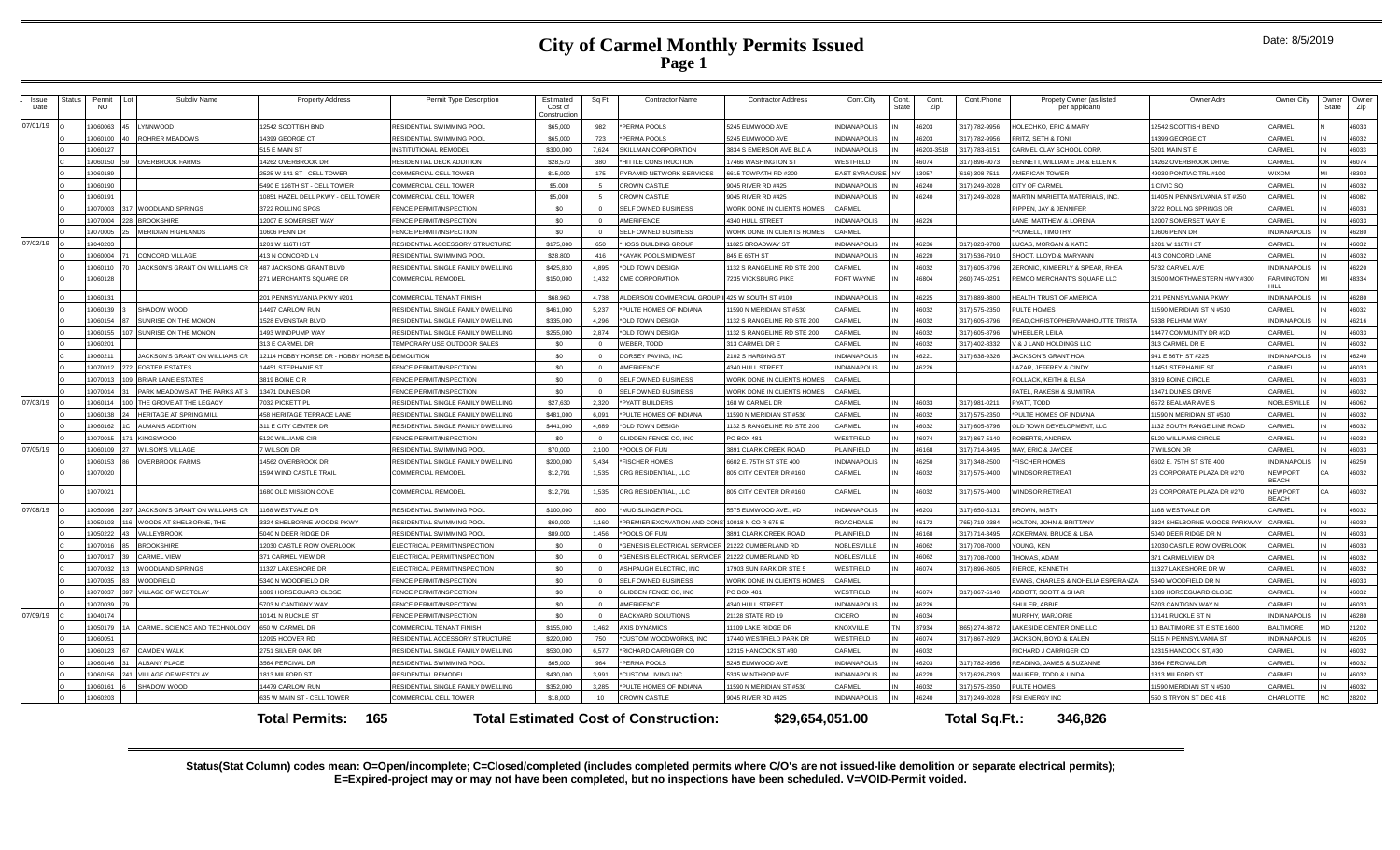| Issue<br>Date | Status | Permit<br><b>NO</b>  | Subdiv Name                    | <b>Property Address</b>                             | Permit Type Description                                | Estimated<br>Cost of<br>Construction | Sq Ft            | <b>Contractor Name</b>                                    | <b>Contractor Address</b>                  | Cont.City                   | Cont.<br>State | Cont.<br>Zip   | Cont.Phone                     | Propety Owner (as listeo<br>per applicant)             | Owner Adrs                           | Owner City                         | Owner<br>State | Owne<br>Zip    |
|---------------|--------|----------------------|--------------------------------|-----------------------------------------------------|--------------------------------------------------------|--------------------------------------|------------------|-----------------------------------------------------------|--------------------------------------------|-----------------------------|----------------|----------------|--------------------------------|--------------------------------------------------------|--------------------------------------|------------------------------------|----------------|----------------|
| 07/09/19.     |        | 19070046             | HE PRESERVE AT BEAR CREEK      | <b>437 EVERGREEN TRAIL</b>                          | <b>FNCF PERMIT/INSPECTION</b>                          | \$0                                  | $\Omega$         | <b>MERIFENCE</b>                                          | 340 HULL STREET                            | <b>INDIANAPOLIS</b>         |                | <b>ACCAI</b>   |                                | <b>ACCLASKEY CHAD</b>                                  | <b>4437 EVERGREEN TRAIL</b>          | CARMEL                             |                | 46074          |
|               |        | 9070048              | OOL CREEK NORTH                | 63 STANTON CT                                       | <b>ENCE PERMIT/INSPECTION</b>                          | \$0                                  |                  | OWES OF CARME                                             | 4598 LOWES WAY                             | CARMEL                      |                | 6033           |                                | OHNSON, ARLENE & ROGER                                 | 863 STANTON CT                       | CARMEL                             |                | 16033          |
|               |        | 19070050             |                                | EHIND 437 N EMERSON RD ON 3RD AVE \$                | <b>ELECTRICAL PERMIT/INSPECTION</b>                    | \$0                                  |                  | ELECOM PLACEMENT, INC                                     | 478 N 1100 E                               | <b>ZIONSVILLE</b>           |                | 46077          | 317) 769-4777                  | COMCAST CABLEVISION                                    | 5330 E 65TH ST                       | <b>INDIANAPOLIS</b>                |                | 46220          |
|               |        | 19070051             | DAVID WILKINSON'S ADDITION     | 231 FIRST AVE NE                                    | LECTRICAL PERMIT/INSPECTION                            | \$0                                  | $\Omega$         | <b>GS ELECTRIC</b>                                        | 1506 RIVER DRIVE WEST                      | CARMEL                      |                | 46033          | 317) 213-6065                  | <b>KIRBY, KEVIN</b>                                    | 231 1ST AVE NE                       | CARMEL                             |                | 46032          |
| 07/10/19      |        | 19060113             |                                | 2341 BROMPTON RD                                    | <b>ESIDENTIAL PORCH ADDITION</b>                       | \$6,000                              |                  | L HAHN RESIDENTIAL                                        | 739 BARBANO CT                             | CARMEL                      |                | 6032           |                                | COVERDALE, DENNIS                                      | 12341 BROMPTON RD                    | CARMEL                             |                | 46033          |
|               |        | 19060160             | CLAY CORNER                    | 533 JENSEN DR                                       | RESIDENTIAL SINGLE FAMILY DWELLING                     | \$200,000                            | 5.157            | LENNAR HOMES OF INDIANA, INC                              | 9025 N RIVER RD                            | <b>INDIANAPOLIS</b>         |                | 6240           | 317) 659-3256                  | LENNAR HOMES OF INDIANA, INC.                          | 9025 N RIVER RD                      | <b>INDIANAPOLIS</b>                |                | 46240          |
|               |        | 19060170             | <b>STONEHEDGE ESTATES</b>      | 206 ROCKBERRY RD                                    | RESIDENTIAL ADDITION-ROOM(S)                           | \$57,000                             | 324              | <b>RE CONSTRUCTION &amp; MAINTENAN</b>                    | 170 NCR 400 W                              | <b>NEW CASTLE</b>           |                | 17362          | 765) 524-0044                  | <b>DALMAN, SAM &amp; ROBERTA</b>                       | 206 ROCKBERY RD                      | CARMEL                             |                | 46032          |
|               |        | 19070038             |                                | 1925 N MERIDIAN ST                                  | EMPORARY USE SPECIAL EVENT                             | \$0                                  |                  | MERICAN TENT AND AWNING CO I 205 E PALMER ST              |                                            | <b>INDIANAPOLIS</b>         |                | 46225          | 317) 632-7226                  | RENAISSANCE HOTEL                                      | 11911 N MERIDIAN ST                  | CARMEL                             |                | 46032          |
|               |        | 19070053             | STONEHEDGE ESTATES             | 423 STONEHEDGE DR                                   | <b>ENCE PERMIT/INSPECTION</b>                          | \$0                                  | $\Omega$         | MERIFENCE                                                 | 4340 HULL STREET                           | <b>INDIANAPOLIS</b>         |                | 46226          |                                | SNELLING, GREGORY & DEBRA                              | 423 STONEHEDGE DF                    | CARMEL                             |                | 46032          |
|               |        | 19070054             | VATERFORD                      | 2055 WATERFORD LN                                   | FENCE PERMIT/INSPECTION                                | \$0                                  |                  | OWES OF CARMEL                                            | 4598 LOWES WAY                             | CARMEL                      |                | <b>220al</b>   |                                | <b>MARTIKKE, DAVID &amp; NANCY</b>                     | 12055 WATERFORD LI                   | CARMEL                             |                | 46033          |
| 07/11/19      |        | 19060104             | VINDSOR GROVE II               | 0494 ROXLEY BEND                                    | RESIDENTIAL PORCH ADDITION                             | \$20,000                             | 320              | SMITH & PERRY ENTERPRISE, L                               | 11569 SILVER MOON CT                       | <b>NOBLESVILLE</b>          |                | 46060          | 765) 748-9197                  | MODRALL, STEPHEN & HEATHER                             | 10494 ROXLEY BLVD                    | CARMEL                             |                | 46033          |
|               |        | 19060173             | LAKEWOOD GARDENS               | 2510 COLONY CT                                      | RESIDENTIAL ACCESSORY STRUCTURE                        | \$17,740                             | 192              | THE SMART PERGOLA                                         | 2958 BRIGHTON AVE                          | CARMEL                      |                | 46032          |                                | <b>MILAM KIRK</b>                                      | 2510 COLONY CT                       | <b>INDIANAPOLIS</b>                |                | 46280          |
|               |        | 19070044             |                                | 217 S RANGE LINE RD                                 | <b>FEMPORARY USE CONSTRUCTION FACILITY</b>             | \$0                                  | $\Omega$         | ROGER LIMITED PARTNERSHIP                                 | 5960 CASTLEWAY WEST DR                     | <b>INDIANAPOLIS</b>         |                | 6250           | 317) 579-8699                  | <b>KROGER-CENTRAL</b>                                  | 5960 CASTLEWAY WEST DR               | <b>INDIANAPOLIS</b>                |                | 46258          |
|               |        | 19070058             | SADDLE CREEK                   | 4133 ESPRIT DF                                      | <b>ENCE PERMIT/INSPECTION</b>                          | \$0                                  |                  | OWES OF CARMEL                                            | <b>4598 LOWES WA</b>                       | CARMEL                      |                | 16033          |                                | ICHT, MATTHEW & ANGELA                                 | 14133 ESPRIT DR                      | CARMEL                             |                | 46074          |
|               |        | 19070061             | 45 CHESWICK PLACE              | 3868 BROAD MDW                                      | FENCE PERMIT/INSPECTION                                | \$0                                  | $\Omega$         | NORTH INDY FENCE DECK & RAIL                              | 0330 PLEASANT ST, STE 400                  | NOBLESVILLE                 |                | 46060          |                                | <b>TORTORICH, JOSEPH &amp; MELISSA</b>                 | 13868 BROAD MEADOW DR                | CARMEL                             |                | 46032          |
|               |        | 19070064             | <b>LEXINGTON FARMS</b>         | 0713 PIMLICO CIR                                    | FENCE PERMIT/INSPECTION                                | \$0                                  |                  | <b>ACKYARD SOLUTIONS</b>                                  | 1128 STATE RD 19                           | <b>CICERO</b>               |                | 46034          |                                | OLIVER, NANCY                                          | 10713 PIMLICO CIR                    | <b>INDIANAPOLIS</b>                |                | 46280          |
| 07/12/19      |        | 19040231             | KINGS MILL                     | 0648 KINGS MILL DR                                  | RESIDENTIAL SWIMMING POOL                              | \$55,000                             | 2.100            | FOX POOLS OF INDIANAPOLIS                                 | P.O. BOX 60                                | WESTFIELD                   |                | 16074          | 317) 848-5077                  | FLEMING, BRIAN & JILLIAN                               | 10648 KINGS MILL DR                  | CARMEL                             |                | 46032          |
|               |        | 19060197             | <b>NOODLAND GREEN</b>          | 1310 ROLLING SPGS                                   | RESIDENTIAL SWIMMING POO                               | \$60,000                             | 1.127            | POOLS OF FUN                                              | 891 CLARK CREEK ROAD                       | PLAINFIELD                  |                | 83168          | (317) 714-3495                 | ROBINSON, VERONICA                                     | 4310 ROLLING SPRINGS DR              | CARMEL                             |                | 46033          |
|               |        | 19070079             | SUNRISE ON THE MONON           | 463 MORNINGCREST CT                                 | FENCE PERMIT/INSPECTION                                | \$0                                  |                  | ULLSEYE FENCE DESIGN INC                                  | PO BOX 941                                 | <b>NOBLESVILLE</b>          |                | 46061-0941     | 317) 774-0197                  | AZQUEZ, DR ANA                                         | 9126 TECHNOLOGY DR                   | <b>FISHERS</b>                     |                | 46038          |
| 07/15/19      |        | 19030128             |                                | 85 MONON GREEN BLVD                                 | COMMERCIAL TENANT FINISH                               | \$660,133                            | 3,050            | <b>IGNATURE CONSTRUCTION, LLC</b>                         | 885 CITY CENTER DR #100                    | CARMEL                      |                | 16032          | 317) 817-0360                  | ILLAGE CAPITOL CORP AND PEDCOR HOU                     | 355 CITY CENTER DR                   | CARMEL                             |                | 46032          |
|               |        | 19060060             | <b>GLENWOOD</b>                | 0508 WHITE OAK DR                                   | RESIDENTIAL REMODEL                                    | \$50,000                             | 2.752            | <b>BC INDY CONSTRUCTION</b>                               | 600 E CARMEL DR STE 160                    | CARMEL                      |                | 6032           | 317) 664-0375                  | <b>FRY MEGAN</b>                                       | 10508 WHITE OAK DR                   | CARMEL                             |                | 46033          |
|               |        | 19070082             | <b>VILSON'S VILLAGE</b>        | 355 S GUILFORD AVE                                  | <b>FNCF PERMIT/INSPECTIO</b>                           | - \$0                                |                  | RAPER CONSTRUCTION                                        | 2113 PEBBLE BEACH DE                       | CARMEL                      |                | 16032          |                                | SPENCE, ERIC & BRITTANY                                | 355 GUILFORD RD                      | CARMEL                             |                | 46032          |
|               |        | 19070083             | QUAIL RUN AT HAVERSTICK        | 3160 GROUSE POINT TRI                               | FENCE PERMIT/INSPECTION                                | \$0                                  | $\Omega$         | <b>ILIDDEN FENCE CO, INC</b>                              | PO BOX 481                                 | WESTFIELD                   |                | 46074          | 317) 867-5140                  | <b>LANHAM, LEAMON &amp; SHINO</b>                      | 13160 GROUSE POINT TRAIL             | CARMEL                             |                | 46033          |
|               |        | 19070084             | VATERWOOD OF CARMEL            | 1191 RUCKLE ST                                      | FENCE PERMIT/INSPECTION                                | \$0                                  | $\Omega$         | <b>MERIFENCE</b>                                          | <b>4340 HULL STREET</b>                    | <b>INDIANAPOLIS</b>         |                | 16226          |                                | HALL, DONALD & NORMA                                   | 11191 RUCKLE ST                      | CARMEL                             |                | 46032          |
|               |        | 19070085             | COOL CREEK ESTATES             | 408 DOUGLAS DF                                      | <b>ENCE PERMIT/INSPECTION</b>                          | \$0                                  | $\Omega$         | RAPER CONSTRUCTION                                        | 113 PEBBLE BEACH DR                        | CARMEL                      |                | 16032          |                                | EALY, JEFFREY & SARAH                                  | 1408 DOUGLAS DR                      | CARMEL                             |                | 46033          |
|               |        | 19070086             | DIXIE HIGHWAY ADDITION         | 0624 PARK AVE                                       | <b>ELECTRICAL PERMIT/INSPECTION</b>                    | \$0                                  |                  | OLODZIEJ, STEPHEN                                         | 0624 N PARK AVE                            | <b>INDIANAPOLIS</b>         |                | <b>08SAI</b>   |                                | KOLODZIE LI STEPHEN                                    | 10624 N PARK AVE                     | <b>INDIANAPOLIS</b>                |                | 46280          |
|               |        | 19070090             |                                | 451 3RD AVE SW                                      | ELECTRICAL PERMIT/INSPECTION                           | \$0                                  | $\Omega$         | <b>IUSTON ELECTRICAL</b>                                  | <b>323 HENDRICKS DF</b>                    | LEBANON                     |                | 46052          | 765) 482-1430                  | CITY OF CARMEL                                         | ONE CIVIC SQUARE                     | CARMEL                             |                | 46032          |
|               |        | 19070091             |                                | 488 2ND AVE NE                                      | LECTRICAL PERMIT/INSPECTION                            | \$0                                  | $\Omega$         | <b>IUSTON ELECTRICAL</b>                                  | 323 HENDRICKS DR                           | LEBANON                     |                | 46052          | 765) 482-1430                  | CITY OF CARMEL                                         | ONE CIVIC SQUARE                     | CARMEL                             |                | 46032          |
| 07/16/19      |        | 19060199             |                                | 0401 N MERIDIAN ST #110                             | COMMERCIAL TENANT FINISH                               | \$58,894                             | 2,420            | JUILDSMART CONSTRUCTION, LLC 230 N RANGELINE RD           |                                            | CARMEL                      |                | 6032           | 773) 842-2124                  | 3 & I IX MJW MERIDIAN PLAZA                            | 220 E 42ND ST 27TH FLOOR             | <b>NFW YORK</b>                    |                | 10017          |
|               |        | 19070068             | LAKES AT HAZEL DELL. THE       | 12337 W DELLEIELD BLVD                              | <b>RESIDENTIAL REMODE</b>                              | \$12,000                             | 743              | <b>GRANDE &amp; GRANDE INC</b>                            | 6125 PROSPECT ST                           | <b>INDIANAPOLIS</b>         |                | 6203           | 317) 523-1117                  | COLLINS, JOHN & MARY                                   | 12337 DELLFIELD BLVD W               | CARMEL                             |                | 46033          |
|               |        | 19070100             |                                | <b>JETER NEXT TO 1464 WINDPUMP WAY</b>              | ELECTRICAL PERMIT/INSPECTION                           | SO.                                  | $\Omega$         | W. GOLLMER ELECRIC INC.                                   | 0418 HAGUE RD                              | <b>FISHERS</b>              |                | 46038          | 317) 577-8487                  | <b>OLD TOWN DEVELOPMENT</b>                            | 9876 WESTFIELD BLVD                  | <b>INDIANAPOLIS</b>                |                | 46283          |
| 07/17/19      |        | 19060136             |                                | 2075 SHELBORNE RD                                   | RESIDENTIAL ACCESSORY STRUCTURE                        | \$80,000                             | 621              | WILLIAMS CUSTOM ART BUILDERS 15157 LONG COVE BLVD         |                                            | CARMEL                      |                | 46033          | 317) 294-0332                  | VILLIAMS CUSTOM ART BUILDERS                           | 12075 SHELBORNE RD                   | CARMEL                             |                | 46032          |
|               |        | 19070019             |                                | 0300 N ILLINOIS ST                                  | COMMERCIAL REMODE                                      | \$1,720,000                          | 3.500            | EPPER CONSTRUCTION COMPANY                                | 1850 15TH ST W                             | <b>INDIANAPOLIS</b>         |                | 6202           | 317) 681-1000                  | <b>IEALTHCARE REALTY LLC</b>                           | 201 W 103RD ST #400<br>727 PALMER DR | <b>INDIANAPOLIS</b><br>NOBLESVILLE |                | 46290          |
| 07/18/19      |        | 19030113<br>19030171 | <b>BABY TRACTS</b>             | 755 E 110 ST<br>215 S RANGELINE RD - AGORA @ PROSCE | <b>RESIDENTIAL REMODEL</b><br>COMMERCIAL NEW STRUCTURE | \$100,000<br>\$10,500,000            | 1.780<br>100.000 | <b>SREAT RIVER CONSTRUCTION</b><br>AUTH CONSTRUCTION, LLC | I C 727 PAI MFR DR<br>1 CONGRESSIONAL BLVD | <b>NOBLESVILL</b><br>CARMEL |                | 46062<br>46032 | 317) 371-6399<br>317) 848-6500 | GREAT RIVER CONSTRUCTION LLC<br>AUTH CONSTRUCTION, LLC | 111 CONGRESSIONAL BLVD               | CARMEL                             |                | 46062          |
|               |        | 19060108             | TREESDALE                      | 390 TREESDALE CIR                                   | <b>ESIDENTIAL DECK ADDITION</b>                        | \$25,000                             |                  | THE TURF BOSS, LLC                                        | 390 TREESDALE CIF                          | CARMEL                      |                | 46032          | 317) 361-8200                  | TARIO, MOHAMMED                                        | PO BOX 3422                          | CARMEL                             |                | 46032<br>46082 |
|               |        | 19060204             | AKES AT HAZEL DELL. THE        | 2499 SHADOW COVE WAY                                | RESIDENTIAL REMODEL                                    | \$52,000                             | 325<br>350       | CUSTOM LIVING INC                                         | 335 WINTHROP AVE                           | <b>INDIANAPOLIS</b>         |                | 6220           | 317) 626-7393                  | HISS, RON & CAROLYN                                    | 12499 SHADOW COVE WAY                | CARMEI                             |                | 46033          |
|               |        | 19070001             | <b>ILLAGE OF WESTCLAY</b>      | 3336 MERCER ST                                      | RESIDENTIAI ADDITION-ROOM(S                            | \$90,000                             |                  | WILLIAM GORDON GROUP                                      | 2371 GLEBE ST                              | CARMEL                      |                | 46032          | 317) 361-3191                  | MILLER, CINDY                                          | 13336 MERCER ST                      | CARMEL                             |                | 46032          |
|               |        | 19070022             | DAVID WILKINSON'S ADDITION     | 220 1ST AVE NE                                      | <b>ESIDENTIAL SINGLE FAMILY DWELLING</b>               | \$1,000,000                          | 425<br>7.900     | OLD TOWN DESIGN                                           | 132 S RANGELINE RD STE 200                 | CARMEL                      |                | 6032           | 317) 605-8796                  | <b>BALCIUS, MINDA &amp; AMY</b>                        | 220 1ST AVE NE                       | CARMEL                             |                | 46032          |
|               |        | 19070088             | <b>HOLADAY HILLS AND DALES</b> | 0300 CHESTER DR                                     | <b>ELECTRICAL PERMIT/INSPECTION</b>                    | \$0                                  | $\Omega$         | <b>INDER ELECTRIC</b>                                     | 9087 TECHNOLOGY DRIVE                      | <b>FISHERS</b>              |                | 6038           | 317) 842-0809                  | <b>MARCONI, VICKKI</b>                                 | 10300 CHESTER DR                     | CARMEL                             |                | 46032          |
|               |        | 19070089             | <b>BROOKSHIRE NORTH</b>        | 3033 ANDOVER DF                                     | <b>ELECTRICAL PERMIT/INSPECTION</b>                    | - \$0                                |                  | <b>INDER ELECTRIC</b>                                     | 9087 TECHNOLOGY DRIVE                      | <b>FISHERS</b>              |                | 6038           | 317) 842-0809                  | CRAWFORD, SCOT                                         | 13033 ANDOVER DR                     | CARMEI                             |                | 46033          |
|               |        | 19070105             | COOL CREEK NORTH               | 273 DRIFTWOOD DR                                    | <b>ELECTRICAL PERMIT/INSPECTION</b>                    | \$0                                  | $\Omega$         | ELECTRIC EXPRESS                                          | 7733 TANAGER CT                            | <b>ZIONSVILLE</b>           |                | 46077          |                                | LINK, STEVE                                            | 1273 DRIFTWOOD DR                    | CARMEL                             |                | 46033          |
|               |        | 19070106             | VILLAGE OF WESTCLAY<br>344     | 893 W 131 ST                                        | <b>ENCE PERMIT/INSPECTION</b>                          | \$0                                  | $^{\circ}$       | SELF OWNED BUSINESS                                       | VORK DONE IN CLIENTS HOMES                 | CARMEL                      |                |                |                                | ZIPES, DAVID & DONNA RECKERD                           | 1893 W MAIN ST                       | CARMEL                             |                | 46032          |
|               |        | 19070107             |                                | 21 NE FIRST ST                                      | <b>ENCE PERMIT/INSPECTION</b>                          | \$0                                  | $\Omega$         | <b>FLE OWNED BUSINESS</b>                                 | <b><i>VORK DONE IN CLIENTS HOMES</i></b>   | CARMEL                      |                |                |                                | BAKER, PEGGY                                           | 121 1ST ST NE                        | CARMEL                             |                | 46032          |
|               |        | 19070111             | <b>GRANDIN HALL</b>            | 4556 JACKIE SPRING CT                               | <b>ENCE PERMIT/INSPECTION</b>                          | \$0                                  |                  | ULLSEYE FENCE DESIGN INC                                  | PO BOX 941                                 | NOBLESVILLE                 |                | 6061-0941      | 317) 774-0197                  | <b>MCBROOM, FREDRICK &amp; CARIN</b>                   | 14556 JACKIE SPRING CT               | CARMEL                             |                | 46033          |
|               |        | 19070115             | CHESWICK PLACE                 | 3641 SINGLETREE CT                                  | <b>ENCE PERMIT/INSPECTION</b>                          | \$0                                  | $\Omega$         | AMERON FENCI                                              | 0702 DEANDRA DR                            | ZIONSVILLE                  |                | 36032          |                                | <b>FARSON RENJAMIN</b>                                 | 13641 SINGLETREE CT                  | CARMEL                             |                | 46032          |
|               |        | 19070120             |                                | 18 MEDICAL DR                                       | <b>ENCE PERMIT/INSPECTION</b>                          | \$0                                  | $\Omega$         | <b>ILIDDEN FENCE CO, INC</b>                              | PO BOX 481                                 | WESTFIELD                   |                | 46074          | 317) 867-5140                  | CARDON DEVELOPMENT                                     | 11313 USA PARKWAY #E148              | <b>FISHERS</b>                     |                | 46074          |
|               |        | 19070124             | WOODLAND SPRINGS               | 615 TWIN SPRINGS DR                                 | <b>ENCE PERMIT/INSPECTION</b>                          | \$0                                  |                  | AMERON FENCE                                              | 0702 DEANDRA DR                            | ZIONSVILLE                  |                | 6032           |                                | <b>SAUDREAU, PETER &amp; LESLIE</b>                    | 3615 TWIN SPRINGS DR                 | CARMEL                             |                | 46033          |
| 07/19/19      |        | 19060192             | GREENTREE COUNTRY CLUB ESTATES | 3217 DOGWOOD LN                                     | RESIDENTIAL REMODEI                                    | \$15,000                             | 150              | UNDSTROM, STEPHEN                                         | 3217 DOGWOOD LN                            | CARMEL                      |                | 16032          | 805) 703-3088                  | SUNDSTROM, STEPHEN                                     | 3217 DOGWOOD LN                      | CARMEL                             |                | 46032          |
|               |        | 19070034             | <b>ENOX TRACE</b>              | 1760 GLENBROOK DR. UNIT 208                         | RESIDENTIAL REMODEL                                    | \$26,334                             | 1500             | HAYS & SONS CONSTRUCTION                                  | 757 E MURRY ST                             | <b>INDIANAPOLIS</b>         |                | 46227          | 317) 788-0911                  | <b>FNOX TRACE</b>                                      | 11760 GLENBROOK CT UNIT 208          | CARMEL                             |                | 46032          |
|               |        |                      |                                | 165<br>Total Permits:                               |                                                        |                                      |                  | <b>Total Estimated Cost of Construction:</b>              | \$29,654,051.00                            |                             |                |                | <b>Total Sq.Ft.:</b>           | 346.826                                                |                                      |                                    |                |                |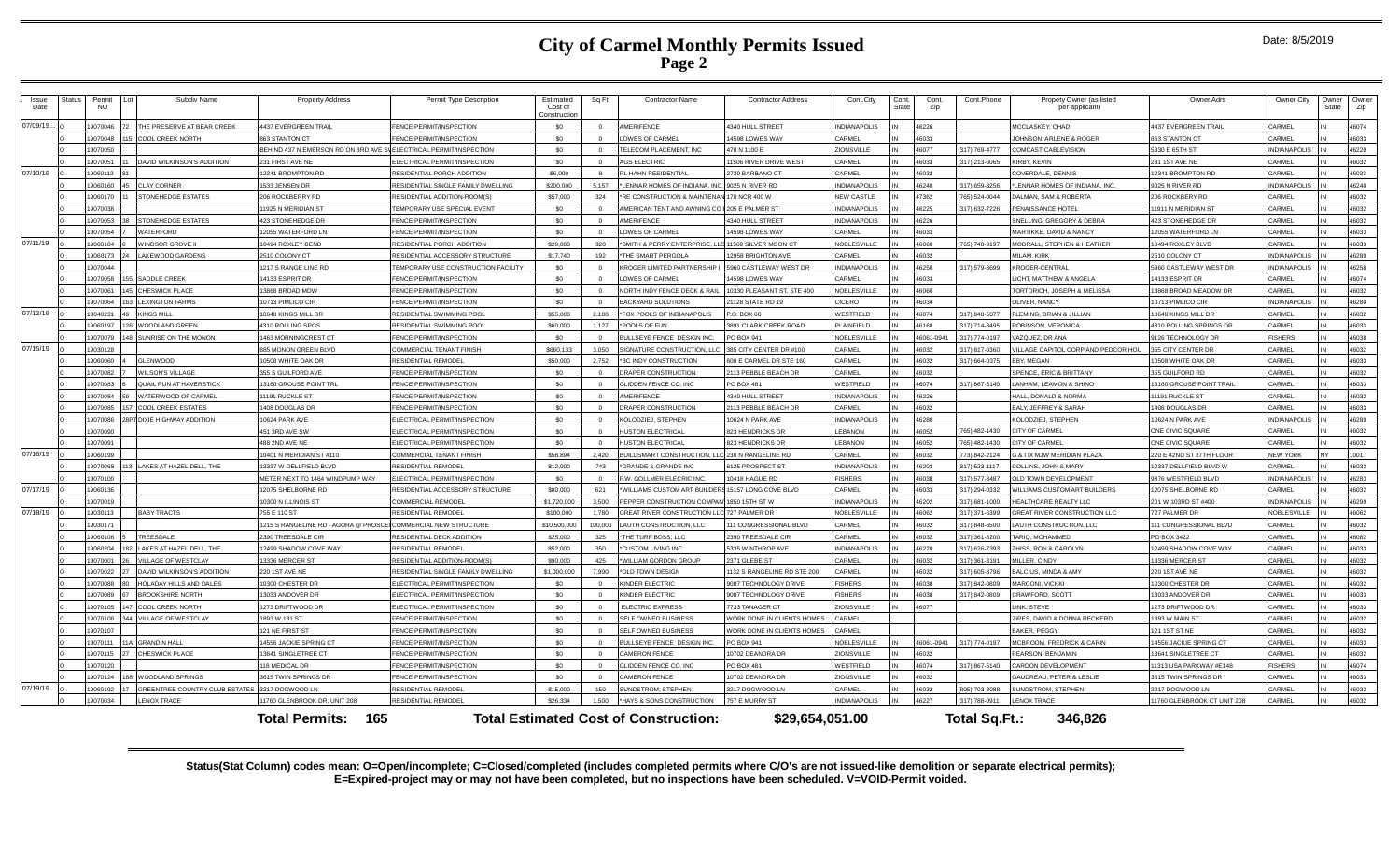| Issue<br>Date | Status | Permit<br><b>NO</b>  | Subdiv Name                                         | <b>Property Address</b>                     | Permit Type Description                                          | Estimated<br>Cost of<br>Constructio | Sq Ft          | <b>Contractor Name</b><br><b>Contractor Address</b>                                | Cont.City                    | Cont.<br>State | Cont.<br>Zip   | Cont.Phone           | Propety Owner (as listed<br>per applicant)                   | Owner Adrs                              | Owner City                          | Owner<br>State | Owne<br>Zip    |
|---------------|--------|----------------------|-----------------------------------------------------|---------------------------------------------|------------------------------------------------------------------|-------------------------------------|----------------|------------------------------------------------------------------------------------|------------------------------|----------------|----------------|----------------------|--------------------------------------------------------------|-----------------------------------------|-------------------------------------|----------------|----------------|
| 07/19/19.     |        | 19070076             | NEWARK                                              | 721 OSWEGO RD                               | <b>DEMOLITION</b>                                                | \$0                                 | $\Omega$       | *RENASCENT INC<br>935 W TROY AVE                                                   | NDIANAPOLIS                  |                | 46225          | 317) 783-1500        | *DREES PREMIER HOMES                                         | 900 E 96TH ST                           | <b>INDIANAPOLIS</b>                 |                | 46240          |
|               |        | 9070077              | <b>IFWARK</b>                                       | 11 PAWNEE RD                                | <b>DEMOLITION</b>                                                | \$0                                 | $\Omega$       | <b>'RENASCENT INC</b><br>935 W TROY AVE                                            | <b>VDIANAPOLIS</b>           |                | 16225          | 317) 783-1500        | DREES PREMIER HOMES                                          | 00 F 96TH ST                            | <b>NDIANAPOLIS</b>                  |                | 16240          |
|               |        | 19070078             | UNRISE ON THE MONON                                 | 9857 BUCKLEBURY LN                          | RESIDENTIAL SINGLE FAMILY DWELLING                               | \$253.904                           | 2.924          | *OLD TOWN DESIGN<br>1132 S RANGELINE RD STE 200                                    | ARMEI                        |                | 46032          | 317) 605-8796        | OLD TOWN DEVELOPMENT, LLC                                    | 1132 SOUTH RANGE LINE ROAD              | CARMEL                              |                | 46032          |
|               |        | 19070094             | <b>ILLAGE OF WESTCLAY</b>                           | 2510 HARLESTON ST                           | COMMERCIAL REMODE                                                | \$30,815                            | 84             | LAHERTY & COLLINS PROPERTIE<br>I INDIANA SQUARE #3000                              | VDIANAPOLIS                  |                | 46204          | 317) 313-0962        | <b>BRENWICK TND COM LLC</b>                                  | 169 GLEBE ST, STE 250                   | CARMEL                              |                | 46032          |
|               |        | 19070128             | <b>PT DIXIE HIGHWAY ADDITION</b>                    | 561 E 107 ST                                | ELECTRICAL PERMIT/INSPECTION                                     | \$0                                 | $\Omega$       | ASHPAUGH ELECTRIC, INC<br>7903 SUN PARK DR STE 5                                   | VESTFIELD                    |                | 46074          | 17) 896-2605         | <b>INNINGAN PAT</b>                                          | 61 E 107TH ST                           | <b>INDIANAPOLIS</b>                 |                | 46280          |
|               |        | 19070131             | ARKSIDE VILLAGE                                     | 12748 CRESCENT DR                           | <b>FENCE PERMIT/INSPECTION</b>                                   | \$0                                 | $\Omega$       | DRAPER CONSTRUCTION<br>2113 PEBBLE BEACH DR                                        | CARMEL                       |                | 16032          |                      | LITEVOGT, COLIN & CATHLEEN NINE                              | 2748 CRESCENT DF                        | CARMEL                              |                | 46032          |
|               |        | 19070132             | ARK MEADOWS AT THE PARKS AT S                       | 13476 DUNES DF                              | FENCE PERMIT/INSPECTION                                          | \$0                                 | $\Omega$       | GLIDDEN FENCE CO. INC<br><b>PO BOX 481</b>                                         | VESTFIELD                    | IN             | 46074          | (317) 867-5140       | <b>JUAN, ERLE &amp; KELSEY NELSON</b>                        | 3476 DUNES DR                           | CARMEL                              |                | 46032          |
|               |        | 19070133             | VATERFORD                                           | 12051 WATERFORD LN                          | <b>FENCE PERMIT/INSPECTION</b>                                   | \$0                                 | $\Omega$       | LOWES OF CARMEL<br>14598 LOWES WAY                                                 | CARMEL                       |                | 46033          |                      | DEGENHARDT, GAIL                                             | 2051 WATERFORD LN                       | CARMEL                              |                | 46033          |
|               |        | 19070134             | <b>ILLAGE OF WESTCLAY</b>                           | 1670 MILFORD ST                             | <b>FENCE PERMIT/INSPECTION</b>                                   | \$0                                 | $\Omega$       | <b>BULLSEYE FENCE DESIGN INC.</b><br>PO BOX 941                                    | <b>VOBLESVILLE</b>           |                | 46061-094      | 317) 774-0197        | PAYNE, MICHAEL & KIMBERLY                                    | 2101 WINDPOINTE PASS                    | CARMEL                              |                | 46033          |
| 07/22/19      |        | 1905013              | LARIDGE FARM                                        | 12480 GLENDURGAN DF                         | RESIDENTIAL REMODEI                                              | \$7,000                             | 100            | GUYCC<br>150 VISTA PARK WAY                                                        | <b>VON</b>                   |                | 16123          | 317) 272-2236        | <b>DIMOND, DREW &amp; ANNE</b>                               | 2480 GLENDURGAN DF                      | CARMEL                              |                | 46032          |
|               |        | 19060184             | LBANY PLACE                                         | 14306 MILLNER DR                            | RESIDENTIAL SINGLE FAMILY DWELLING                               | \$440,000                           | 7.593          | *DREES PREMIER HOMES<br>900 E 96TH ST                                              | NDIANAPOLIS                  |                | 46240          | 317) 295-7176        | *DREES PREMIER HOMES                                         | 900 E 96TH ST                           | <b>INDIANAPOLIS</b>                 |                | 46240          |
|               |        | 19060208             | VOODLAND GREEN                                      | <b>1220 ROLLING SPRINGS DR</b>              | RESIDENTIAL REMODEL                                              | \$25,000                            | 2,280          | *REFORMATION LLC<br>501 OAK BLVD S DR                                              | <b>SREENFIELD</b>            |                | 46140          | 317) 414-0015        | RENNER, SCOTT                                                | 4220 ROLLING SPRINGS DR                 | CARMEL                              |                | 46033          |
|               |        | 19070033             | CAMDEN WALK                                         | 2473 TURNING LEAF LN                        | RESIDENTIAL ACCESSORY STRUCTURE                                  | \$29,000                            | 273            | THE SMART PERGOLA<br><b>2958 BRIGHTON AVE</b>                                      | CARMEL                       |                | 46032          |                      | <b>SMITH, GARY &amp; JUDI</b>                                | 2473 TURNING LEAF LANE                  | CARMEL                              |                | 46032          |
|               |        | 19070141             |                                                     | 12221 LEIGHTON CT                           | <b>FENCE PERMIT/INSPECTION</b>                                   | \$0                                 |                | CAMERON FENCE<br>0702 DEANDRA D                                                    | <b>IONSVILLE</b>             |                | 46032          |                      | <b>INDREWS, JEFFREY &amp; SARAH</b>                          | 2221 LEIGHTON CT                        | CARMEL                              |                | 46032          |
|               |        | 19070144             | <b>ROHRER MEADOWS</b>                               | 872 JOANN CT                                | <b>FENCE PERMIT/INSPECTION</b>                                   | \$0                                 | $\Omega$       | JMT LANDSCAPE GROUP<br>545 CHRISTY DRIVE                                           | <b>GREENWOOD</b>             |                | 46143          |                      | <b>DALTON, ADAM &amp; CHRISTINA</b>                          | 872 JOANN COURT                         | CARMEL                              |                | 46032          |
|               |        | 19070145             |                                                     | 133 N & 135 SECOND ST                       | <b>FENCE PERMIT/INSPECTION</b>                                   | \$0                                 | $\Omega$       | GLIDDEN FENCE CO. INC<br>PO BOX 481                                                | VESTFIELD                    |                | 46074          | 317) 867-5140        | DIENER ROBERT                                                | <b>409 STONEHEDGE DR</b>                | CARMEL                              |                | 46032          |
|               |        | 19070146             | CROSSFIELDS                                         | 12100 DURBIN DR                             | <b>FENCE PERMIT/INSPECTION</b>                                   | \$0                                 | $\Omega$       | 0330 PLEASANT ST, STE 400<br>NORTH INDY FENCE DECK & RAI                           | <b>IOBLESVILLE</b>           |                | 46060          |                      | HOMAS, DAVID & KATHLEEN                                      | 2100 DURBIN DR                          | CARMEL                              |                | 46032          |
|               |        | 19070148             | <b>OUIS F KEEN MANOR</b>                            | 680 HELEN KEEN CT                           | FENCE PERMIT/INSPECTION                                          | \$0                                 |                | SELF OWNED BUSINESS<br><b><i>NORK DONE IN CLIENTS HOMES</i></b>                    | <b>ARMEL</b>                 |                |                |                      | <b>BROOKSBY JESS</b>                                         | <b>80 HELEN KEEN CT</b>                 | CARMEL                              |                | 46032          |
| 07/23/19      |        | 19070009             | <b>ADY HAMILTON ESTATES</b>                         | 10985 W BEECHWOOD DR                        | RESIDENTIAL ADDITION-ROOM(S                                      | \$30,000                            | 600            | <b>GRINGOUZ, ROMAN</b><br>1071 CORNELL ST                                          | <b>VDIANAPOLIS</b>           |                | 46280          | 317) 667-3270        | PARRIOTT, JOHN AND ROXANNE                                   | 0985 BEECHWOOD DR W                     | <b>INDIANAPOLIS</b>                 |                | 46280          |
|               |        | 19070031             | VERRROOK FARMS                                      | 3936 BEAR CREEK WAY                         | RESIDENTIAL SINGLE FAMILY DWELLING                               | \$346,000                           | 6.654          | <b><i>'FISCHER HOMES</i></b><br>6602 E. 75TH ST STE 400                            | NDIANAPOLIS                  |                | 46250          | 317) 348-2500        | <b>FISCHER HOMES</b>                                         | S602 F 75TH ST STF 400                  | INDIANAPOLIS                        |                | 46250          |
|               |        | 19070049             | UNTER'S CREEK VILLAGE                               | 14474 OAKRIDGE RD                           | RESIDENTIAL REMODEI                                              | \$34,000                            | 2.156          | FAIRCHILD SERVICES GROUP LLC 3185 N SHADELAND AVE STE 200                          | <b>IDIANAPOLIS</b>           |                | 16226          | 317) 432-6758        | <b>FRUE VALUE, LLC</b>                                       | 883 OLD VINES DRIVE                     | WESTFIELD                           |                | 46074          |
|               |        | 1907005              | (OODS AT LIONS CREEK                                | 4453 SERENGETI CIR                          | RESIDENTIAL REMODEL                                              | \$60,000                            | 1.993          | *ABSOLUTE RENOVATIONS GROUP<br>1071 CORNSELL ST                                    | NDIANAPOLIS                  |                | 46280          | 317) 667-3270        | GUPTA, PANKAJ                                                | 4453 SERENGETI CIRCLE                   | CARMEL                              |                | 46074          |
|               |        | 19070056             | <b>LAYBRIDGE AT SPRINGMILL</b>                      | 684 SUFFOLK LN                              | <b>ESIDENTIAL ACCESSORY STRUCTURE</b>                            | \$20,511                            | 208            | THE SMART PERGOLA<br>2958 BRIGHTON AVE                                             | <b>ARMEL</b>                 |                | 46032          |                      | <b>BROWN, JAMES &amp; DEBBIE</b>                             | <b>84 SUFFOLK LN</b>                    | CARMEL                              |                | 46032          |
|               |        | 19070092             | OODSIDE AT WEST CLAY                                | 13731 SOUNDVIEW PLACE                       | RESIDENTIAL SINGLE FAMILY DWELLING                               | \$450,000                           | 3.946          | *DAVID WEEKLEY HOMES<br>310 NORTH MERIDIAN STREET, ST                              | <b>NDIANAPOLIS</b>           |                | 46260          | 317) 669-8604        | DAVID WEEKLEY HOMES                                          | 310 NORTH MERIDIAN STREET, STE          | <b>INDIANAPOLIS</b>                 |                | 46260          |
|               |        | 19070109             |                                                     | 0 RIVER RD                                  | <b><i>NALL SIGN PERMANENT</i></b>                                | \$0                                 | 14             | <b>MIDWEST SIGNS</b><br>2410 ENTERPRISE S'                                         | <b>JDIANAPOLIS</b>           |                | 46219          | 317) 800-6500        | & L MANAGEMENT                                               | 3825 SOUTH EAST ST                      | NDIANAPOLIS                         |                | 16277          |
|               |        | 19070110             | (OODSIDE AT WEST CLAY                               | 13739 SOUNDVIEW PLACE                       | RESIDENTIAL SINGLE FAMILY DWELLING                               | \$450,000                           | 5.098          | DAVID WEEKLEY HOMES<br>3310 NORTH MERIDIAN STREET                                  | NDIANAPOLIS                  |                | 46260          | 317) 669-8604        | DAVID WEEKLEY HOMES                                          | 9310 NORTH MERIDIAN STREET, STE         | INDIANAPOLIS                        |                | 46260          |
|               |        | 19070117<br>19070122 | SUNRISE ON THE MONON<br><b>III LAGE OF WESTCLAY</b> | 1447 SUNDOWN CIR<br>13322 DHMRARTON ST      | RESIDENTIAL SINGLE FAMILY DWELLING<br><b>RESIDENTIAL REMODEL</b> | \$618,663<br>\$149,000              | 6,180          | *OLD TOWN DESIGN<br>132 S RANGELINE RD STE 200<br>HAMILTON HOMES                   | ARMEL<br>ARMFI               |                | 46032          | 317) 605-8796        | TRUSLER, MARSHALL & JENNIFER                                 | 447 SUNDOWN CIRCLE<br>3322 DUMBARTON ST | <b>INDIANAPOLIS</b><br><b>ARMEL</b> |                | 46280          |
|               |        | 19070138             | JONNYBROOK WOODS                                    |                                             | RESIDENTIAL REMODEL                                              | \$54,455                            | 1950<br>941    | 3501 BASH ST STE 1100                                                              |                              |                | 46250<br>46060 | 317) 776-9942        | <b>FRUAX, DENNIS JR &amp; LISA</b><br>SPIER, HERBERT & LINDA |                                         | CARMEL                              |                | 46032          |
| 07/24/19 O    |        | 19060042             | OODLAND GOLF CLUB                                   | 1320 DONNYBROOK DR<br><b>15 WOODLAND DR</b> | RESIDENTIAL ADDITION AND REMODEL                                 | \$96,000                            | 2.616          | INDIANA RESTORATION SERVICES 1710 S 10TH ST<br><b>5 WOODLAND DR</b><br>*CHOF, YONG | <b>NOBLESVILLE</b><br>CARMEL |                | 46032          |                      | CHOF, YONG                                                   | 320 DONNYBROOK DR<br>5 WOODLAND DR      | CARMEL                              |                | 46032<br>46032 |
|               |        | 19070028             | RIDGE AT THE LEGACY. THE                            | 14337 NEW GARDEN LN                         | RESIDENTIAL SINGLE FAMILY DWELLING                               | \$200,000                           | 5.985          | LENNAR HOMES OF INDIANA, INC. 9025 N RIVER RD                                      | NDIANAPOLIS                  |                | 46240          | 317) 659-3256        | *LENNAR HOMES OF INDIANA, INC.                               | 9025 N RIVER RD                         | <b>INDIANAPOLIS</b>                 |                | 46240          |
|               |        | 19070029             | <b>IDGE AT THE LEGACY. THE</b>                      | <b>6790 PULASKI CT</b>                      | <b>ESIDENTIAL SINGLE FAMILY DWELLING</b>                         | \$200,000                           |                | LENNAR HOMES OF INDIANA, INC.<br>025 N RIVER RD                                    | <b>VDIANAPOLIS</b>           |                | 16240          | 17) 659-3256         | <b>ENNAR HOMES OF INDIANA, INC.</b>                          | 025 N RIVER RD                          | <b>NDIANAPOLIS</b>                  |                | 46240          |
|               |        | 19070030             | RIDGE AT THE LEGACY, THE                            | 14351 NEW GARDEN LN                         | RESIDENTIAL SINGLE FAMILY DWELLING                               | \$200,000                           | 5.985<br>6,054 | LENNAR HOMES OF INDIANA, INC.<br>9025 N RIVER RD                                   | NDIANAPOLIS                  |                | 46240          | (317) 659-3256       | I FNNAR HOMES OF INDIANA. INC.                               | 9025 N RIVER RD                         | <b>INDIANAPOLIS</b>                 |                | 46240          |
|               |        | 19070118             | <b>ALLYN'S RIDGE</b>                                | 14434 TALLYN WAY                            | RESIDENTIAL SINGLE FAMILY DWELLING                               | \$200,000                           | 6.510          | <b>*FISCHER HOMES</b><br>602 E. 75TH ST STE 400                                    | <b>VDIANAPOLIS</b>           |                | 46250          | 317) 348-2500        | <b>FISCHER HOMES</b>                                         | 602 E. 75TH ST STE 400                  | INDIANAPOLIS                        |                | 46250          |
|               |        | 19070125             | ACKSON'S GRANT ON WILLIAMS CR                       | 1169 WESTVALE DR                            | RESIDENTIAL SINGLE FAMILY DWELLING                               | \$800,000                           | 6.225          | *SIGMA BUILDERS, LLC<br>4630 LISBORN DRIVE                                         | CARMEL                       |                | 46032          |                      | SIGMA BUILDERS, LLC                                          | 4630 LISBORN DRIVE                      | CARMEL                              |                | 46032          |
|               |        | 19070139             | PRING RUN ESTATES                                   | 0909 CROOKED STICK LN                       | RESIDENTIAL ADDITION AND REMODE                                  | \$18,000                            | 256            | CARRINGTON HOMES, INC.<br>8250 N 600 W                                             | <b>ACCORDSVILLE</b>          |                | 16055          | 17) 336-8002         | BOVE, SCOTT & ALLY                                           | 0909 CROOKED STICK LANE                 | CARMEL                              |                | 46032          |
|               |        | 19070152             | HE GROVE AT THE LEGACY                              | 14285 JAMES DEAN DR                         | RESIDENTIAL SINGLE FAMILY DWELLING                               | \$235,360                           | 2.238          | *PYATT BUILDERS<br>168 W CARMEL DR                                                 | CARMEL                       |                | 46033          | (317) 981-0211       | *PYATT RUILDERS                                              | <b>168 W CARMEL DE</b>                  | CARMEL                              |                | 46033          |
| 07/25/19      |        | 19060196             | HE MEADOWS AT THE LEGACY                            | 14140 KNIGHTSTOWN WAY                       | RESIDENTIAL REMODEL                                              | \$17,716                            | 1.403          | *CMH BUILDERS, INC<br>8847 COMMERCE PARK PL                                        | NDIANAPOLIS                  |                | 46268          | 317) 714-6536        | URVIS, ANDY & SALLY                                          | 4140 KNIGHTSTOWN WAY                    | CARMEL                              |                | 46033          |
|               |        | 19070026             | HE MEADOWS AT THE LEGACY                            | 7089 ALICE PAUL LN                          | RESIDENTIAL REMODEL                                              | \$48,212                            | 953            | <b>8847 COMMERCE PARK PL SUITE,</b><br>CMH RUILDERS INC                            | NDIANAPOLIS                  |                | 46268          | 317) 714-6536        | GRAY, KEVIN AND BELVIA                                       | ORRA ALICE PALIL LN                     | CARMEL                              |                | 46033          |
|               |        | 9070121              | PRINGMILL STREAMS                                   | 2939 BRIGHTON AVE                           | RESIDENTIAL REMODEL                                              | \$273,975                           | 550            | <b>HAMILTON HOMES</b><br>501 BASH ST STE 1100                                      | ARMEL                        |                | 16250          |                      | ROOK, DAVID & SUSAN                                          | 2939 BRIGHTON AVE                       | CARMEI                              |                | 6032           |
|               |        | 19070169             | <b>LAY CORNER</b>                                   | 1529 LASH ST                                | FENCE PERMIT/INSPECTION                                          | \$0                                 | $\Omega$       | <b>FENCE EXPRESS</b><br>4214 CALMING WATERS                                        | <b>ISHERS</b>                |                | 46037          |                      | MCCLAIN, DAVID & CHRISTINA                                   | 1529 LASH ST                            | CARMEL                              |                | 46032          |
| 07/26/19      |        | 18110057             |                                                     | 241 1ST AVE SE                              | DEMOLITION                                                       | \$0                                 | $\Omega$       | <b>THOMAS, JIM &amp; CHRIS</b><br>241 1 ST AVE SE                                  | CARMEL                       |                | 46033          |                      | <b>THOMAS, JIM &amp; CHRIS</b>                               | 241 1 ST AVE SE                         | CARMEL                              |                | 46033          |
|               |        | 19070042             |                                                     | 12530 SPRING MILL RD                        | <b>DEMOLITION</b>                                                | \$0                                 | $\Omega$       | DORSEY PAVING, INC.<br>2102 S HARDING ST                                           | NDIANAPOLIS                  |                | 46221          | 317) 638-9326        | ACKSON'S GRANT REAL ESTATE CO. LLC                           | 3578 EAST 131ST STREET, SUITE 20        | <b>FISHERS</b>                      |                | 46037          |
|               |        | 19070043             |                                                     | 12510 SPRING MILL RD                        | DEMOLITION                                                       | \$0                                 | $\Omega$       | DORSEY PAVING, INC.<br>2102 S HARDING ST                                           | <b>NDIANAPOLIS</b>           |                | 46221          | 317) 638-9326        | ACKSON'S GRANT REAL ESTATE CO. LLC                           | 3578 EAST 131ST STREET, SUITE 20        | <b>SHERS</b>                        |                | 46037          |
|               |        | 19070126             |                                                     | 40 N RANGE LINE RD                          | DEMOLITION                                                       | \$0                                 | $\Omega$       | OLES ENGINEERING CORP.<br>6249 S. INDIANAPOLIS RD.                                 | VHITESTOWN                   |                | 46075          | (317) 281-0568       | DR. ELLEN ANTOINE                                            | <b>40 N RANGELINE RD</b>                | CARMEL                              |                | 46032          |
|               |        | 19070137             | EDEN ESTATES                                        | 3657 WALDEN PL                              | RESIDENTIAL DECK ADDITION                                        | \$54,000                            | 450            | *CUTTING EDGE HARDSCAPES<br>8444 CASTEWOOD DRIVE SUITE 500 INDIANAPOLIS            |                              |                | 46250          | 317) 577-1019        | CUTTING EDGE HARDSCAPES                                      | 8444 CASTEWOOD DRIVE SUITE 500          | <b>INDIANAPOLIS</b>                 |                | 46250          |
|               |        | 19070181             | <b>VILSON'S VILLAGE</b>                             | 825 COLLEGE WAY                             | ELECTRICAL PERMIT/INSPECTION                                     | \$0                                 | $\Omega$       | "GENESIS ELECTRICAL SERVICER 21222 CUMBERLAND RD                                   | <b>VOBLESVILLE</b>           |                | 46062          | 317) 708-7000        | DRAPER, ROBERT                                               | <b>825 COLLEGE WAY</b>                  | CARMEL                              |                | 46032          |
| 07/29/19      |        | 19060121             | AKES AT TOWNE ROAD. THE                             | 13471 ROCK CREEK DI                         | RESIDENTIAL PORCH ADDITION                                       | \$15,500                            | 176            | <b>*FIRKINS, TODD</b><br>4068 DOVETREE DR                                          | <b>DANVILLE</b>              |                | 46122          | 317) 956-7130        | KHALIS RENJAMIN                                              | 3471 ROCK CREEK DR                      | CARMEI                              |                | 46074          |
|               |        | 19070008             | <b>SHADOW WOOD</b>                                  | 14476 CARLOW RUN                            | RESIDENTIAL SINGLE FAMILY DWELLING                               | \$489,000                           | 5,719          | *PULTE HOMES OF INDIANA<br>1590 N MERIDIAN ST #530                                 | CARMEL                       | IN             | 46032          | (317) 575-2350       | PULTE HOMES                                                  | 1590 MERIDIAN ST N #530                 | CARMEL                              |                | 46032          |
|               |        | 19070072             | <b>GUILFORD PARK</b>                                | 11502 MCKENZIE PKWY                         | RESIDENTIAL DECK ADDITION                                        | \$4,105                             | 160            | 120 PINETREE LANE<br>*DECKS BY DESIGN                                              | <b>VOBLESVILLE</b>           |                | 46060          | 317) 770-3665        | MERRYFIELD, STEPHANIE                                        | 1502 MCKENZIE PARKWAY                   | CARMEL                              |                | 46032          |
|               |        |                      |                                                     | 165<br>Total Permits:                       |                                                                  |                                     |                | <b>Total Estimated Cost of Construction:</b>                                       | \$29,654,051.00              |                |                | <b>Total Sq.Ft.:</b> | 346.826                                                      |                                         |                                     |                |                |